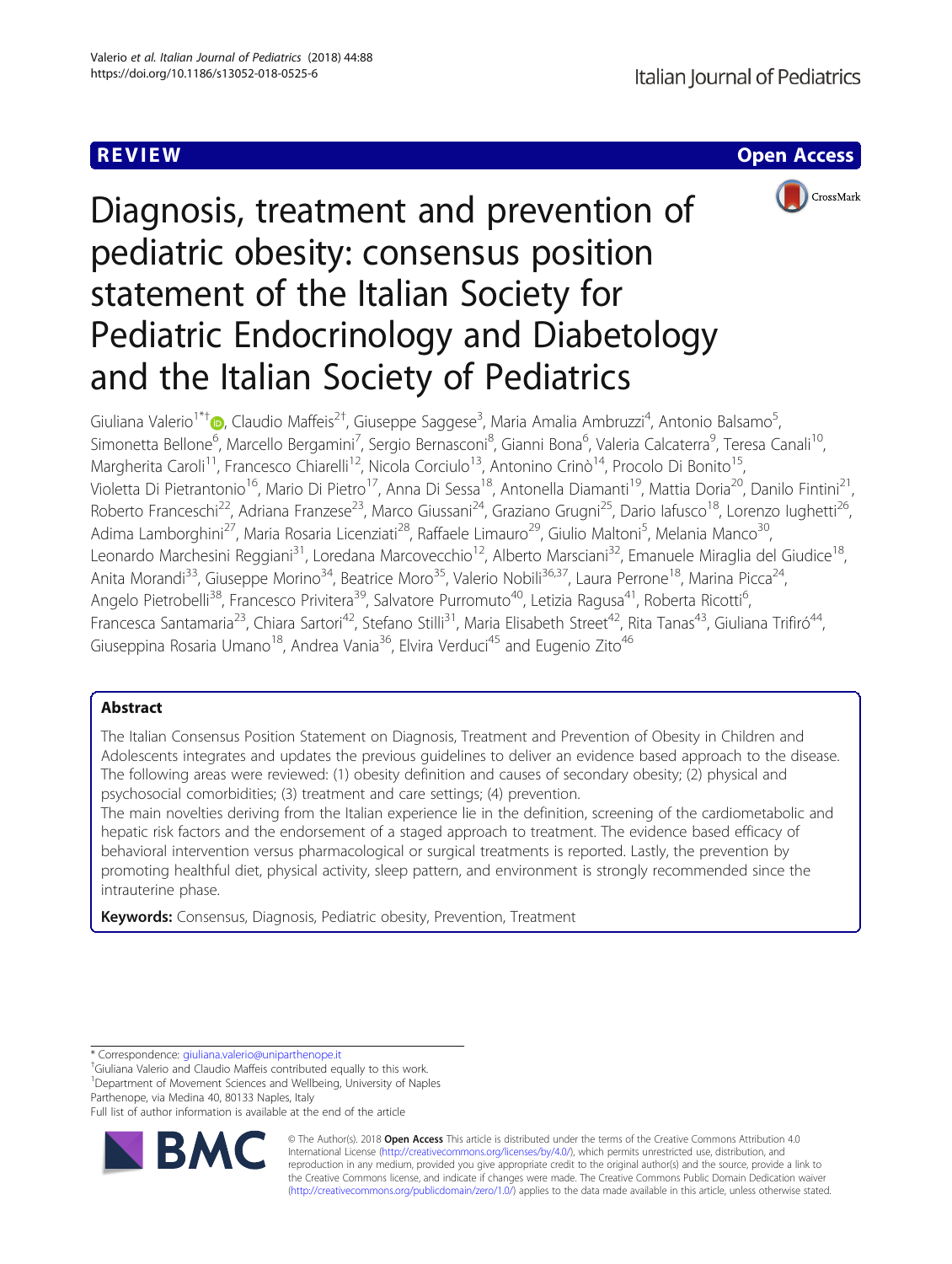# Background

Contrasting pediatric obesity is among the priority goals in the healthcare agenda of the Italian National Healthcare System. Beyond the high prevalence and persistence of pediatric obesity [\[1\]](#page-14-0), robust evidence demonstrates that physical and psychosocial complications are already present in obese children [\[2](#page-14-0)] and worsen in adulthood. Therefore, prevention and treatment of pediatric obesity and complications are key strategic goals, in order to reduce morbidity, mortality, and expected costs for the care of obese adults.

The very fruitful scientific research on pediatric obesity of the last decade justified to update the guidelines, in order to provide the best evidence-based reccomendations. Therefore, the Italian Society for Pediatric Endocrinology and Diabetology and the Italian Society of Pediatrics, with other Pediatric Societies joined in the common objective of contrasting pediatric obesity, made this Consensus on "Diagnosis, therapy and prevention of obesity in children and adolescents", updating the document published in 2006 [\[3\]](#page-14-0).

#### Methods

Four main topics were defined: 1) diagnostic criteria, secondary obesity; 2) comorbidities; 3) treatment and care settings; 4) prevention. Coordinators were identified for each topic and specific questions listed. Twenty experts' groups were set up, embracing all the skills needed for document processing. Each group systematically revised the literature on the assigned themes limited to the time frame 1 January 2006 to 31 May 2016 and patients' age range 0–18 years. The article search was done through PubMed using MeSH terms or descriptors. Scientific articles, systematic reviews, meta-analysis, consensus, recommendations, international and national guidelines published on pediatric obesity even prior to 2005 were considered and deemed useful to the Consensus. The level of evidence (LOE) and the grade of raccomendation were established in accordance with the National Manual of Guidelines [\[4](#page-14-0)] (Additional file [1](#page-13-0)). Each working group prepared a preliminary draft reporting LOE for each specific recommendation, followed by a brief description of the scientific evidence in support, epidemiological data, and any notes deemed as useful. A Consensus Conference was held in Verona, on June 9th, 2016 in the presence of the document extensors and delegates of the Scientific Societies to discuss and approve the preliminary draft. The final document was sent on October 10th, 2016 to all the extensors and members of the Pediatric Obesity Study Group of the Italian Society for Pediatric Endocrinology and Diabetology and approved on 28th February 2017 in its definitive form. Literature search was updated before preparing the final

draft; no additional relevant publication was identified which might have required a change in the statements.

#### **Diagnosis**

# Diagnostic criteria for defining overweight, obesity and severe obesity

# The definition of overweight and obesity is based on the use of percentiles of the weight-to-length ratio or body mass index, depending on sex and age. LOE V-A

In children up to 24 months, the diagnosis of overweight and obesity is based on the weight-to-length ratio, using the World Health Organization (WHO) 2006 reference curves [[5\]](#page-14-0). After the age of 2 years it is based on the Body Mass Index (BMI), using the WHO 2006 reference system [[5\]](#page-14-0) up to 5 years and the WHO 2007 reference system [\[6](#page-14-0)] thereafter (Table [1](#page-2-0)). The recommendation of using the WHO standard is based on the need to propose a reference system which, although is not an ideal model to assess adiposity in single children or groups, it has a greater sensitivity in identifying children and adolescents with overweight and obesity, in a period of particular seriousness of the pediatric obesity epidemic in Italy. On the contrary, the Italian BMI thresholds [[7](#page-14-0)] underestimate the prevalence of obesity compared to WHO, probably because they were based on measure-ments taken during the epidemic increase of obesity [[8\]](#page-14-0).

# The cut-off to define severe obesity is represented by the BMI > 99th percentile. LOE VI-B

It has been demonstrated that the 99th percentile of BMI identifies subjects with higher prevalence of cardiometabolic risk factors and persistence of severe obesity in adulthood with respect to the lower percentiles [\[9](#page-14-0)]. The WHO system provides the values of the 99th percentile of BMI which approximate + 3 SDS from 2 years upwards. However, as for overweight and obesity classification, the WHO terminology for severe obesity differs between younger (0–5 years) and older children/adolescents (5–18 years): the 99th percentile identifies "obesity" in the former group, and "severe obesity"in the latter. This cautious approach is motivated by the fact that the growth process differs between younger and older children; moreover few data are available on the functional significance of the cut-offs for the upper end of the BMI-for-age distribution in pre-school age [[10](#page-14-0), [11\]](#page-14-0). A scientific statement from the American Hearth Association proposed the 120% above the age and sex 95th percentile of BMI or an absolute BMI  $\geq$  35 kg/m<sup>2</sup> (equivalent to class 2 obesity in adults) as an alternative to the 99th percentile [[12\]](#page-14-0). The impact of this system using the WHO thresholds has yet to be assessed in clinical practice.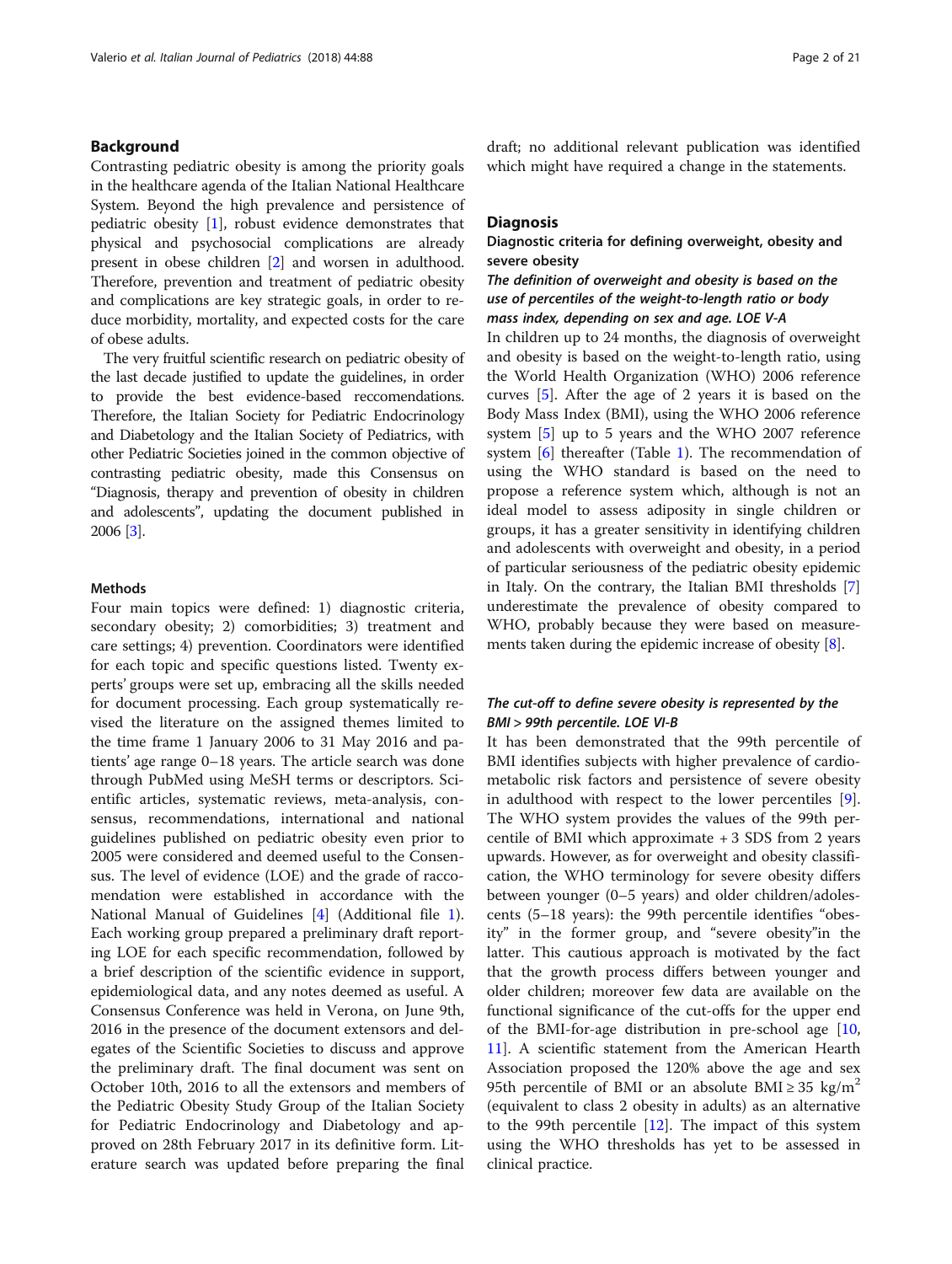| Age                           | $0 - 2$ years          | $2-5$ years           | 5-18 years     |
|-------------------------------|------------------------|-----------------------|----------------|
| Index                         | Weight-to-lenght ratio | BMI                   | BMI            |
| Reference                     | WHO 2006               | WHO 2006              | WHO 2007       |
| >85th percentile <sup>a</sup> | At risk of overweight  | At risk of overweight | Overweight     |
| >97th percentile <sup>a</sup> | Overweight             | Overweight            | Obesity        |
| >99th percentile <sup>a</sup> | Obesity                | Obesity               | Severe obesity |

<span id="page-2-0"></span>Table 1 Diagnostic criteria to classify overweight and obesity

<sup>a</sup>the 85th, 97th and 99th percentiles approximate z-scores of + 1, + 2 and + 3, respectively

#### Secondary obesity

# The clinical suspicion of secondary obesity arises after careful anamnestic, anthropometric and clinical evaluations. LOE III-A

Obesity may be ascribed to a specific cause (endocrine, hypothalamic, genetic, iatrogenic). Therefore, clinical history, peculiar signs and symptoms must be accurately assessed such as: 1) onset of obesity before 5 years and/ or rapid progression, especially in association with clues suggesting secondary causes (i.e. genetic forms); 2) continuous and/or rapid weight gain associated with reduced height velocity or short stature; 3) delayed cognitive development; 4) dismorphic features; and 5) use of drugs inducing hyperphagia (i.e. corticosteroids, sodium valproate, risperidone, phenothiazines, ciproeptadine) [\[13\]](#page-14-0).

Early-onset obesity occurring in a child with delayed psychomotor development, cognitive deficiency, short stature, cryptorchidism or hypogonadism, dysmorphisms and characteristic facial features, ocular and/or auditory alterations, is suggestive of a syndromic form [[14](#page-14-0)]. Prader-Willi syndrome is the most common one, whereas Bardet-Biedl, Alström, Cohen, Borjeson-Forssman and Carpenter are more rarely observed [[15](#page-14-0)–[20\]](#page-14-0). Obesity occurs frequently in children with trisomy 21, Klinefelter and Turner syndromes [\[21](#page-14-0)–[23](#page-14-0)].

The monogenic forms, albeit uncommon, are nevertheless the most frequent causes of obesity with early onset compared to endocrine and syndromic forms [[24](#page-14-0)] and are due to dysregulated hunger satiety circuits [\[25](#page-14-0)]. Certain monogenic forms are characterized by tall or normal stature [\[14](#page-14-0)]. Suspicion of syndromic or monogenic forms is confirmed by genetic investigations.

# Comorbidities

#### Hypertension

# Blood pressure measurement is recommended in all children with overweight or obesity from the age of 3 years. LOE I-A

Obesity is the main risk factor for hypertension in children and adolescents [\[26](#page-14-0), [27\]](#page-14-0). The risk increases with obesity severity [\[28\]](#page-14-0). As blood pressure (BP) levels change according to sex, age, ethnicity and obesity, the prevalence of high BP levels and especially hypertension is heterogeneous (7–30%) in obese children [[29,](#page-14-0) [30](#page-14-0)]. White coat hypertension may cause overestimation of the high BP prevalence, but the effect tends to disappear if BP is measured on at least 2–3 occasions [\[29](#page-14-0)].

Screening can be anticipated in children < 3 years if there is a history of neonatal complications, cardiac malformations, genetic diseases, acquired or congenital kidney diseases, neoplasms, drug use, illnesses which induce increased intra-cranial pressure [[31\]](#page-14-0) (LOE III-B).

# The definition of high BP levels requires a precise methodology and the use of tables expressing by sex and age the percentile of systolic and diastolic blood pressure as a function of the height percentile. LOE III-A

The method of measuring BP and the definition of high systolic (SBP) and diastolic BP (DBP) values are based on the guidelines of the National High Blood Pressure Education Program Working Group on High Blood Pressure in Children and Adolescents and the European Society for Hypertension (Table 2) [[32,](#page-14-0) [33\]](#page-14-0).

Primary forms of hypertension are mainly associated with obesity and more frequent in children  $> 6$  years. Secondary forms are predominant in younger children. Nephropathy, nephrovascular pathologies and coarctation of the aorta account for 70–90% of the causes of secondary hypertension in pediatric age, while hypertension by endocrine causes is rare [\[34\]](#page-14-0). Various drugs (steroids, erythropoietin, theophylline, beta-stimulants, cyclosporin, tacrolimus, tricyclic antidepressants, antipsychotics, monoamino oxidase inhibitors, nasal decongestants, oral contraceptives, and androgens) can increase BP. If stage I hypertension is confirmed on 3 different visits, the following diagnostic work-up is recommended: 1) assessment of

Table 2 Definition of the blood pressure values

| Normal BP                  | SBP and DBP < 90th percentile by gender,<br>age and height                                                                                           |  |  |
|----------------------------|------------------------------------------------------------------------------------------------------------------------------------------------------|--|--|
| High normal BP             | SBP and/or DBP ≥90th but <95th percentile by<br>gender, age and height (BP > 120/80 mmHg even<br><90th percentile are considered as high normal BP). |  |  |
| Hypertension<br>(Stage I)  | SBP and/or DBP $\geq$ 95th <99th percentile +5 mmHg<br>by gender, age and height.                                                                    |  |  |
| Hypertension<br>(Stage II) | SBP and/or DBP $\geq$ 99th percentile + 5 mmHg<br>by gender, age and height.                                                                         |  |  |

BP Blood pressure, SBP Systolic blood pressure, DBP Diastolic blood pressure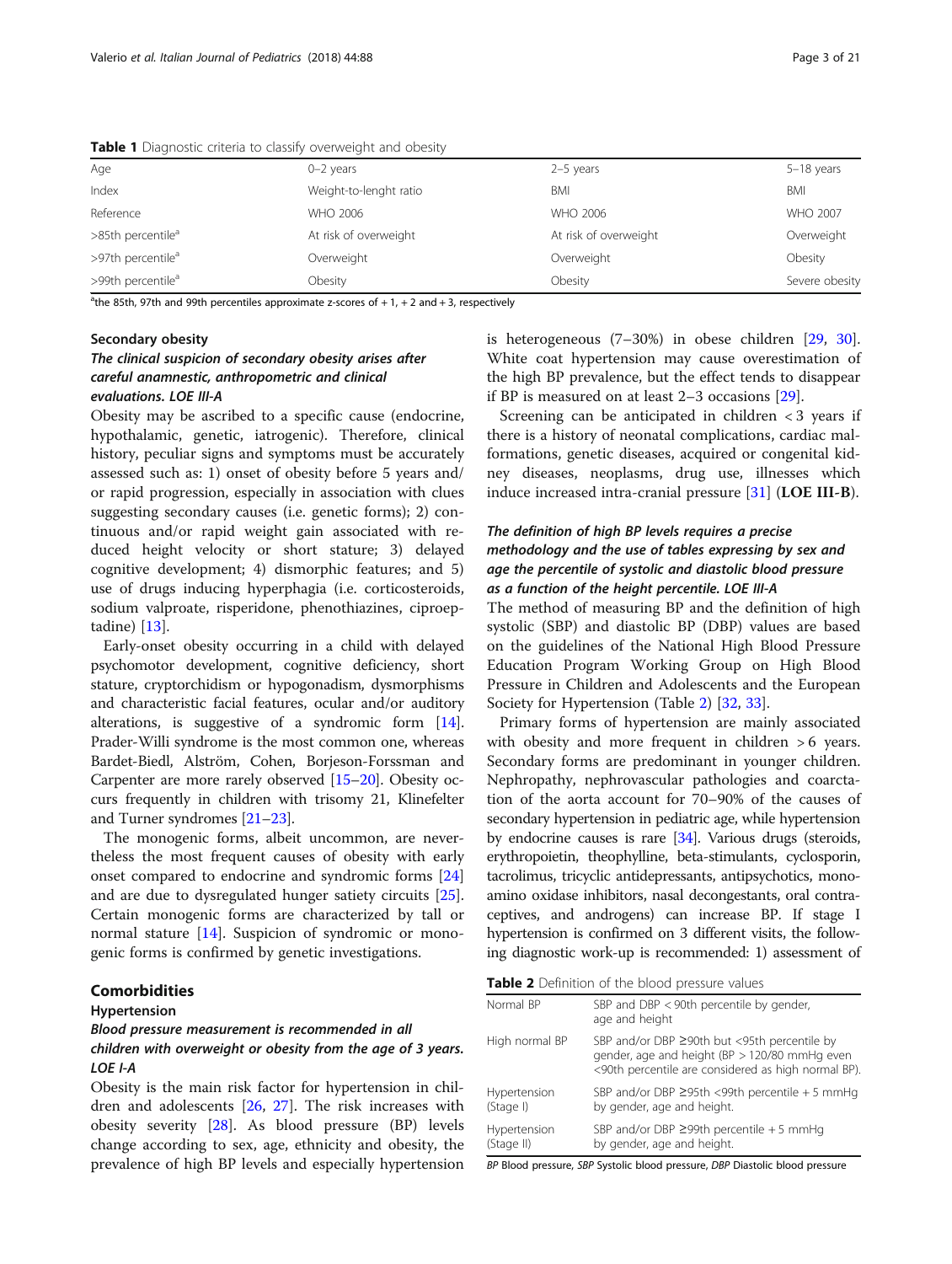blood urea nitrogen, creatinine, glycemia, electrolytes, lipids, urine examination, microalbuminuria (may be influenced by physical activity) (LOE II-A); 2) measurement of glomerular filtration by formulas for renal function monitorig (LOE III-B); 3) echocardiography to assess organ damage (left ventricular hypertrophy, altered cardiac structure) (LOE III-A) [\[35\]](#page-14-0). Left ventricular remodeling or concentric hypertrophy are associated with high BP levels and other comorbidities such as visceral obesity and atherogenic dyslipidemia [\[36,](#page-14-0) [37\]](#page-14-0). Weight loss and reduced sodium intake are recommended. If stage II hypertension or secondary causes are present, the patient must be referred to a specialist for further investigations and treatment [\[31](#page-14-0), [34](#page-14-0), [35\]](#page-14-0).

#### Prediabetes and type 2 diabetes mellitus

# Fasting blood glucose measurement is recommended in all children and adolescents with overweight and obesity since the age of 6, as the first step for screening prediabetes and type 2 diabetes. LOE V-A

The diagnosis of prediabetes, i.e. high fasting blood glucose and impaired glucose tolerance (IGT) or overt type 2 diabetes (T2D) is based on fasting plasma glucose or oral glucose tolerance test (OGTT) [[38\]](#page-15-0). The use of hemoglobin glycosilated A1c (HbA1c) is still controversial in pediatric age [[38](#page-15-0)–[42\]](#page-15-0). The criteria for defining prediabetes and T2D are summarized in Table 3. The screening must be repeated after 3 years, unless rapid weight increase or the development of other cardiometabolic comorbidities occur. Since evidences provided from national studies suggest that prediabetes is already present in about 5% obese children  $<$  10 years [\[43\]](#page-15-0), it is recommended to start the screening by testing fasting glucose in all overweight or obese children after the age

Table 3 Criteria for the diagnosis of prediabetes and diabetes mellitus

Prediabetes Impaired fasting glucose: plasma glucose (after 8 h of fasting) between 100 (5.6 mmol/l) and 125 mg/dl (6.9 mmol/l) Impaired glucose tolerance: plasma glucose after 2 h of the OGTT

between 140 and 199 mg/dl (7.8 mmol/l) HbA1c between 5.7–6.4% (39–47 mmol/mol)

Type 2 diabetes Random glycemia ≥200 mg/dl (11.1 mmol/l) and

symptoms suggestive of diabetes (glycosuria without ketonuria, polydipsia, weight loss). Confirmation with a second test is not necessary. If symptoms are lacking, diagnosis is made whether one of the following criteria is fullfilled:

1. Fasting glycemia ≥126 mg/dl after 8 h of fasting.

2. Glycemia ≥200 mg/dl after 2 h of the OGTT.

3. HbA1c ≥6.5% or ≥ 48 mmol/l (IFCC reference method using high-

performance liquid chromatography (caution in pediatric age). If one test is positive, the diagnosis must be confirmed by a second test. Whenever the two tests are discordant, the patient should be strictly monitored and the positive test repeated within 3–6 months. If the diagnosis of diabetes is made, the assessment of the autoimmune markers (ICA, GAD, IA2, IAA o ZnT8) is needed to exclude type 1 diabetes.

Genetic screening for monogenic diabetes is recommended in the rare cases presenting with obesity, diabetes, negative autoimmunity tests and family history for T2D.

of 6 years. The OGTT is indicated after the age of 10 years or at onset of puberty in agreement with the criteria of the American Diabetes Association [[38](#page-15-0)] (Table 4). Certain conditions, such as non-alcoholic fatty liver disease (NAFLD), fasting blood glucose ≥86 mg/dl, or a combination of triglycerides (TG) > 100 mg/dl plus fasting blood glucose > 80 mg/dl, or TG to HDL-cholesterol ratio (TG/HDL-C)  $\geq$ 2.2, have been associated with increased risk of IGT [[44](#page-15-0)–[47\]](#page-15-0) and therefore, an OGTT may be considered in latter cases (LOE  $VI-B$ ) (Table 4).

#### Dyslipidemia

# The measurement of cholesterol, HDL-cholesterol and triglycerides is recommended in all children and adolescents with obesity since the age of 6. LOE I-A

The dyslipidemic pattern associated with childhood obesity consists of a combination of elevated TG, decreased HDL-C, and low density lipoprotein cholesterol. The prevalence of dyslipidemia among obese children was 46–50.4% [[48](#page-15-0), [49](#page-15-0)]. Because the association of obesity/hyperlipidemia (expecially hypertriglyceridemia) is predictive of fatal and non fatal cardiovascular events in adult life [[50\]](#page-15-0), the screening of dyslipidemia is recommended, and should be repeated after 3 years, if negative, or more frequently if rapid increase in weight or development of other cardiometabolic comorbidities occurs [\[51,](#page-15-0) [52\]](#page-15-0).

# In the absence of national reference values, the diagnosis of dyslipidemia is based on the criteria proposed by the expert panel on integrated guidelines for cardiovascular health and risk reduction in children and adolescents. LOE III-B

The cut-offs for the definition of abnormal lipid levels as proposed by the Expert Panel [[51\]](#page-15-0) are summarized in Table [5](#page-4-0). Recent studies have shown that the TG/HDL-C ratio is associated with insulin resistance and early organ

Table 4 Indication for the oral glucose tolerance test in children and adolescents with overweight or obesity

Children with fasting plasma glucose ≥100 mg/dl or HbA1c ≥5.7–6.4% (39–46 mmol/mol) Adolescents (> 10 years of age) or at onset of puberty with overweight

(BMI > 85th percentile) and at least one of the following risk factors:

- Family history of T2DM in first- or second-degree relatives; - Race/ethnicity (African American, Latino, Native American, Asian American, or Pacific Islander);
- Signs or conditions associated with insulin resistance (hypertension, dyslipidaemia, polycystic ovary syndrome, acanthosis nigricans, or small for gestational age at birth)
- Maternal history of diabetes or gestational diabetes during the child's gestation
- Non alcholic liver disease
- TG/HDL-Cholesterol ≥2.2
- Fasting plasma glucose ≥86 mg/dl
- TG > 100 mg/dl and fasting plasma glucose > 80 mg/dl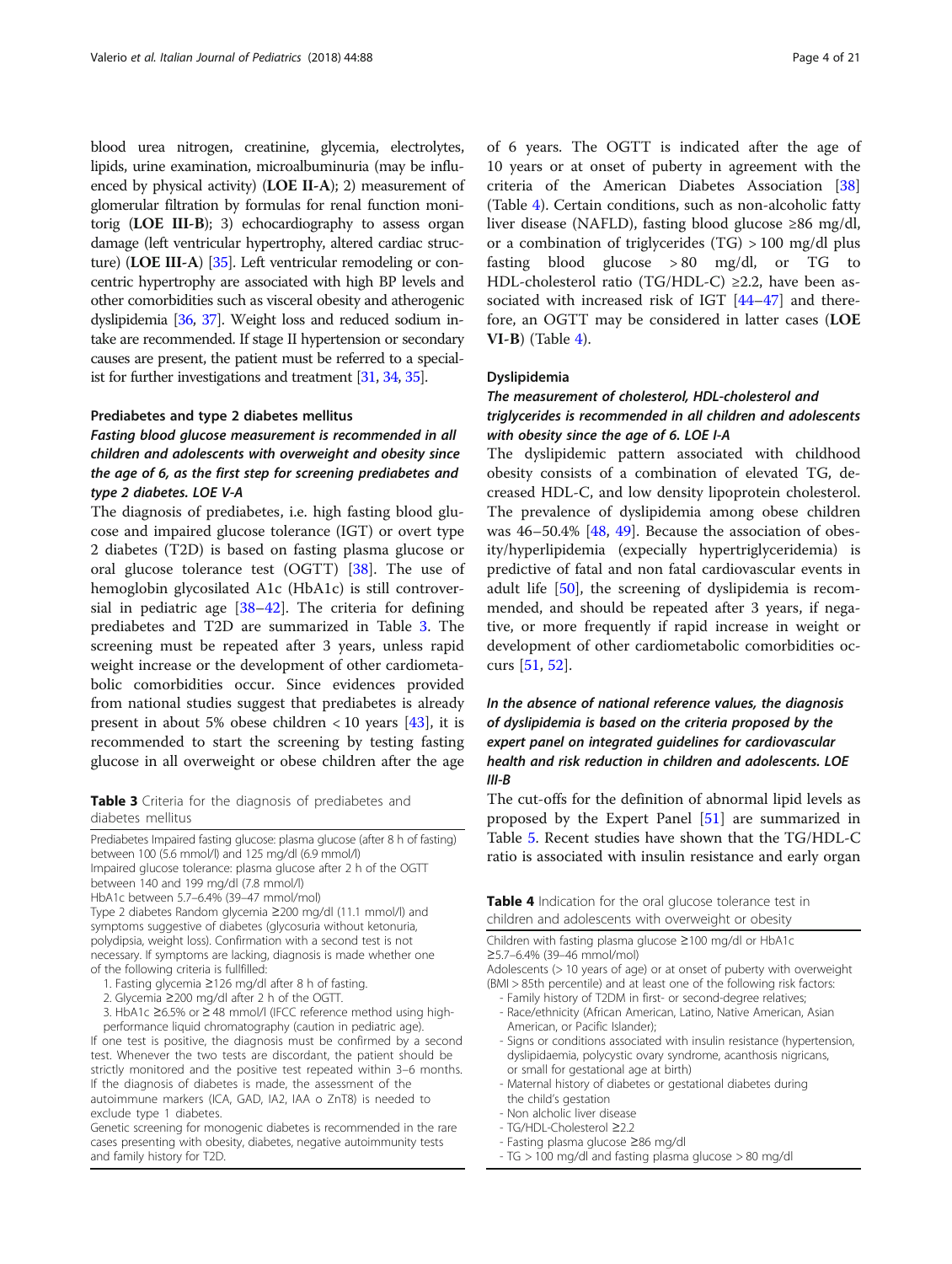<span id="page-4-0"></span>

| Table 5 References values to define dyslipidemia according to       |
|---------------------------------------------------------------------|
| the Expert Panel on Integrated Guidelines for Cardiovascular        |
| Health and Risk Reduction in Children and Adolescents <sup>60</sup> |

| Cathegory                   | Acceptable | Borderline-high | High       |
|-----------------------------|------------|-----------------|------------|
| Total cholesterol (mg/dl)   | < 170      | 170-199         | $\geq$ 200 |
| LDL-cholesterol (mg/dl)     | < 110      | $110 - 129$     | $\geq$ 130 |
| Non HDL-cholesterol (mg/dl) | < 120      | $120 - 144$     | ≥145       |
| Triglycerides (mg/dl)       |            |                 |            |
| $0 - 9$ years               | < 75       | 75-99           | $\geq 100$ |
| $10-19$ years               | < 90       | $90 - 129$      | $\geq$ 130 |
|                             | Acceptable | Borderline-low  | Low        |
| HDL-cholesterol (mg/dl)     | >45        | $40 - 45$       | < 40       |

Lipids are determined after at least 12 h of fasting

LDL Cholesterol is calculated by the Friedewald's formula as total Cholesterol minus HDL cholesterol minus (Triglycerides/5) (provided that triglycerides are < 400 mg/dl)

Non HDL cholesterol is calculated as total Cholesterol minus HDL Cholesterol

damage (heart, liver, and carotid) [[53](#page-15-0)–[55\]](#page-15-0). The Tg/ HDL-C > 2.2 can be considered as a marker of atherogenic dyslipidemia and an altered cardiometabolic risk profile in obese children in Italy [\[55](#page-15-0), [56](#page-15-0)] (LOE V-A). Children with  $TG \ge 500$  mg/dL or LDL-Cholesterol persistently  $\geq$  160 mg/dL need lipid specialist consultation [\[51](#page-15-0)].

# Gastroenterological complications Non-alcoholic fatty liver disease

The assessment of transaminases and liver ultrasound is suggested in all children and adolescents with obesity starting at age of 6 years. LOE V-B The prevalence of NAFLD in obese children is 38–46% [\[57,](#page-15-0) [58](#page-15-0)]. Bright liver on ultrasound examination, with or without elevation of alanine aminotransferase (> 26 U/L in boys and > 22 U/L in girls) suggests NAFLD [\[59](#page-15-0)]. Weight reduction and re-testing after 6 months are initially recommended [\[60\]](#page-15-0) (LOE III-A). If liver hyperechogenicity and/or elevated alanine aminotransferase persist despite weight loss, other causes of hepatic disease (i.e. viral hepatitis, Wilson's disease, autoimmune hepatitis, alpha 1 anti-tripsin deficiency, etc.) should be investigated. If ALT persistently exceeds twice the normal limit, the patient must be referred to a pediatric hepatologist [\[61\]](#page-15-0).

Liver biopsy is the gold standard for diagnosis, but its invasiveness and the possible complications limit its use only to selected cases  $[61]$  $[61]$  $[61]$  (LOE VI-A).

Assessment of biochemical markers (i.e. retinol-binding protein 4, cytokeratine 18, hyaluronic acid) [\[62,](#page-15-0) [63](#page-15-0)] as indicators of hepatic histological damage, or clinical-laboratory scores as indicators of prognostic risk is not recommended in the clinical practice [\[64,](#page-15-0) [65\]](#page-15-0) (LOEV-D).

Non-invasive investigations (magnetic resonance, computed tomography, elastography, ultrasound elastography) [[66](#page-15-0)] are promising but again their use is not recommended. (LOE V-D).

NAFLD may be screened also in overweight children presenting with waist-to-height ratio > 0.5 and the assessment yearly repeated [\[67](#page-15-0)].

#### Gallstones

#### There is no evidence to recommend the screening for colelithiasis. LOE IV-C

Gallstone disease occurs in approximately 2% obese children and adolescents [\[68](#page-15-0), [69\]](#page-15-0). The rate increases up to 5.9% in obese patients with rapid weight loss [\[70](#page-15-0)]. The disease is rarely diagnosed, since it is symptomatic only in 20% cases [[69,](#page-15-0) [71](#page-15-0)] In the presence of pain, primarily in the right upper quadrant, nausea and vomiting, assessment of serum transaminases, gamma glutamil transpherase, alkaline phosphatase, bilirubin and liver ultrasonography are diagnostic [[71](#page-15-0)–[73](#page-15-0)].

#### Gastroesophageal reflux

# Gastroesophageal reflux is suspected in the presence of evocative symptoms (such as pyrosis, heartburn, regurgitation). LOE VI-B

The prevalence of gastroesophageal reflux in obese children and adolescents is 13–25% (diagnosis made through questionnaires) [[74](#page-15-0)–[78\]](#page-15-0). Suggestive symptoms are pyrosis, epigastralgia, regurgitation. Weight loss may improve these symptoms. However, if symptoms persist or more severe symptoms occur (dysphagia, vomit) despite weight loss, referral for specialist investigations (gastrointestinal contrast study, endoscopy and oesophageal pH or impedance monitoring) and treatment is required [[79\]](#page-15-0).

#### Polycystic ovary syndrome

# The components of the polycystic ovary syndrome should be considered in all female adolescents with obesity. LOE VI-A

Polycystic ovary syndrome (PCOS) is characterized by hyperandrogenism (acne, hirsutism and alopecia) and ovary dysfunction (oligo-amenorrhea). It is associated with increased risk of infertility, T2D, metabolic syndrome and cardiovascular disease in adulthood [[80,](#page-15-0) [81](#page-15-0)]. In adult women, the diagnosis is based on at least two of the following criteria: a) oligo-ovulation and/or anovulation; b) clinical and/or biochemical signs of hyperandrogenism; c) polycystic ovary  $[82]$  $[82]$  $[82]$ . Since there is no widely accepted definition for PCOS in the teenage, it is suggested to identify and treat the single components of the syndrome [\[83\]](#page-15-0). Referral for specialist investigations is required to exclude other hyperandrogenic causes (congenital adrenal hyperplasia, androgen-secreting tumors, Cushing syndrome/disease) [\[80](#page-15-0)–[84\]](#page-15-0).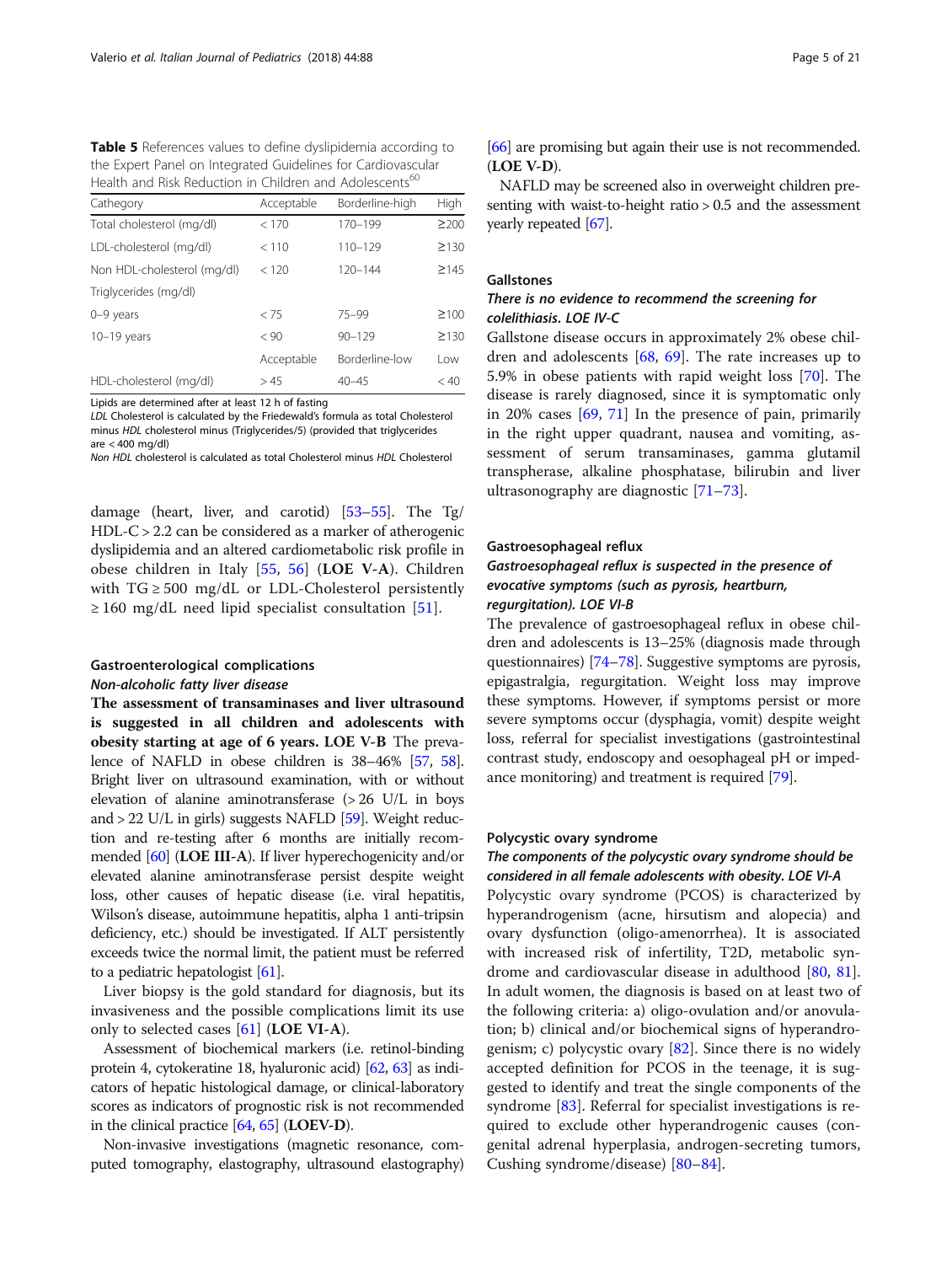#### Respiratory complications

#### Respiratory symptoms and signs should be sought in children and adolescents with obesity. LOE V-A

The prevalence of respiratory problems, such as asthma, obstructive sleep apnea syndrome (OSAS), and obesity hypoventilation syndrome (OHS) is higher in obese children and adolescents compared to the general population [[85](#page-15-0), [86](#page-15-0)]. OSAS affects 13–59% of obese children [\[85](#page-15-0), [87](#page-16-0)–[89](#page-16-0)]. The severity is strongly associated with excess weight, while adeno-tonsillar hypertrophy, skull-facial abnormalities, Afro-American and Asian ethnicities are modulation factors [\[85](#page-15-0), [90](#page-16-0)]. The OHS is less frequent, affecting 3.9% obese patients [[89](#page-16-0)].

Children and adolescents may present with increased breath rate, dyspnea after moderate efforts, wheezing, chest pain. OSAS is associated with intermittent hypoxemia, hypercapnia, and disrupted sleep. Specific symptoms and signs are: snoring/noisy breathing (> 3 nights/ week), pauses in breathing, mouth breathing, awakening headache that may persist during the day, daytime sleepiness, inability to concentrate, poor academic performance, hyperactivity, cognitive deficits. Rarely, growth delay, systemic hypertension pulmonary and artery hypertension have been reported in severe obesity [[91,](#page-16-0) [92](#page-16-0)].

OHS is characterized by severe obesity, chronic daytime alveolar hypoventilation (defined as  $PaCO<sub>2</sub>$  levels  $> 45$  mmHg and PaO2 < 70 mmHg), a pattern of combined obstruction and restriction, in absence of other pulmonary, neuromuscular, metabolic, or chest dis-eases that may justify daytime hypercapnia [[89\]](#page-16-0).

In the presence of respiratory symptoms/signs, transcutaneous saturation of  $O_2$  should be determined; for values < 95%, arterial blood emogasalysis should be performed. If asthma and/or any other ventilatory dysfunction are suspected, respiratory function (spirometry, pletismography, six minute walking test) should be measured. Allergological evaluation is not necessary, unless a history of atopia is reported [[86\]](#page-15-0), neither is necessary measuring the exhaled nitric oxide [\[93](#page-16-0), [94\]](#page-16-0). Night polysomnography is the gold standard for diagnosis of sleep disorders. The apnea/hypopnea index (ratio between total number of apnea/hypopnea episodes and duration of sleep in hours) indicates the severity (1–5 very mild; 5–10 mild; 10–20 moderate;> 20 severe). Alternatively, overnight pulse oximetry can be used, which is very specific but less sensitive. Otorhinolaryngoiatric or odontoiatric evaluations complete the diagnostic work-up. Cardiology referral should be considered in severe and long-lasting OSAS for assessing lung or systemic hypertension, and left ventricular hypertrophy [[91](#page-16-0)]. Cognitive assessement may be required to assess neurocognitive damage and behavioral disorders [\[95](#page-16-0)].

#### Orthopaedic complications

# Orthopaedic complications should be sought in the presence of musculoskeletal pain and joint limit ation at the lower extremity. LOE V-A

Severity of obesity and sedentary lifestyle influence the morphology of osteo-cartilaginous structures and growth plate, leading to serious orthopedic consequences [\[96,](#page-16-0) [97](#page-16-0)]. The main orthopaedic complications are: slipped capital femoral epiphysis, Blount's disease or tibia vara, valgus knee, flat foot [\[98](#page-16-0)–[103](#page-16-0)].

Slipped capital femoral epiphysis may affect one or both hips; it usually occurs during the pubertal growth spurt. Hip pain and/or knee pain, an acute or insidious onset of a limp and decreased range of motion in the affected hip are the main symptoms/signs [\[104](#page-16-0)]. Blount disease is characterized by the varus deformity of the leg. Clinical manifestation is the instability of the knee in walking and lateral movements, simulating lameness [[100\]](#page-16-0). Valgum knee is characterized by the deformity of the femoro-tibial angle in valgism; other deformities are associated, such as deviations in rotation of the tibia [[101,](#page-16-0) [102](#page-16-0)]. Flat foot is characterized by flattening of the medial arch and heel valgus. Pain may be reported along the medial part of the foot, with more specific complaints after exercises or long walks [[105](#page-16-0)].

#### Although obesity may exhibit higher risk of fracture, the measurement of bone density is not recommended. LOE V-D

The risk of fracture is increased in obese children, even for low energy injuries [\[106](#page-16-0)–[108\]](#page-16-0). Inactivity, abnormalities in biomechanics of locomotion, inadequate balance may expose the obese child to fall and consequently to fracture, especially of the forearm [[109](#page-16-0)]. There is no evidence that obesity results in a reduction of bone density [[110\]](#page-16-0): while some studies have described an increased or normal bone mineral content, others reported a reduced bone mass in relation to bone size and weight [\[107](#page-16-0)].

#### Renal complications

# There is insufficient evidence to recommend screening of kidney complications in non-diabetic and non-hypertensive children and adolescents with obesity. LOE IV-D

In adults, obesity is an independent risk factor for chronic kidney disease [\[111\]](#page-16-0). Obesity complication, (i.e. hypertension, dyslipidemia, insulin resistance, T2D, inflammatory state, autonomous system dysfunction) indeed, can alter the kidney function [[112\]](#page-16-0). Peculiar to obesity, the obesity-related glomerulopathy is a secondary form of segmental focal glomerulosclerosis occurring tipically in obese patients and that improves after weight loss [\[112\]](#page-16-0).

Obesity is likely to be a risk factor for chronic renal disease in children too. Indeed, children with renal disease have BMI higher than healthy population [\[113](#page-16-0)] and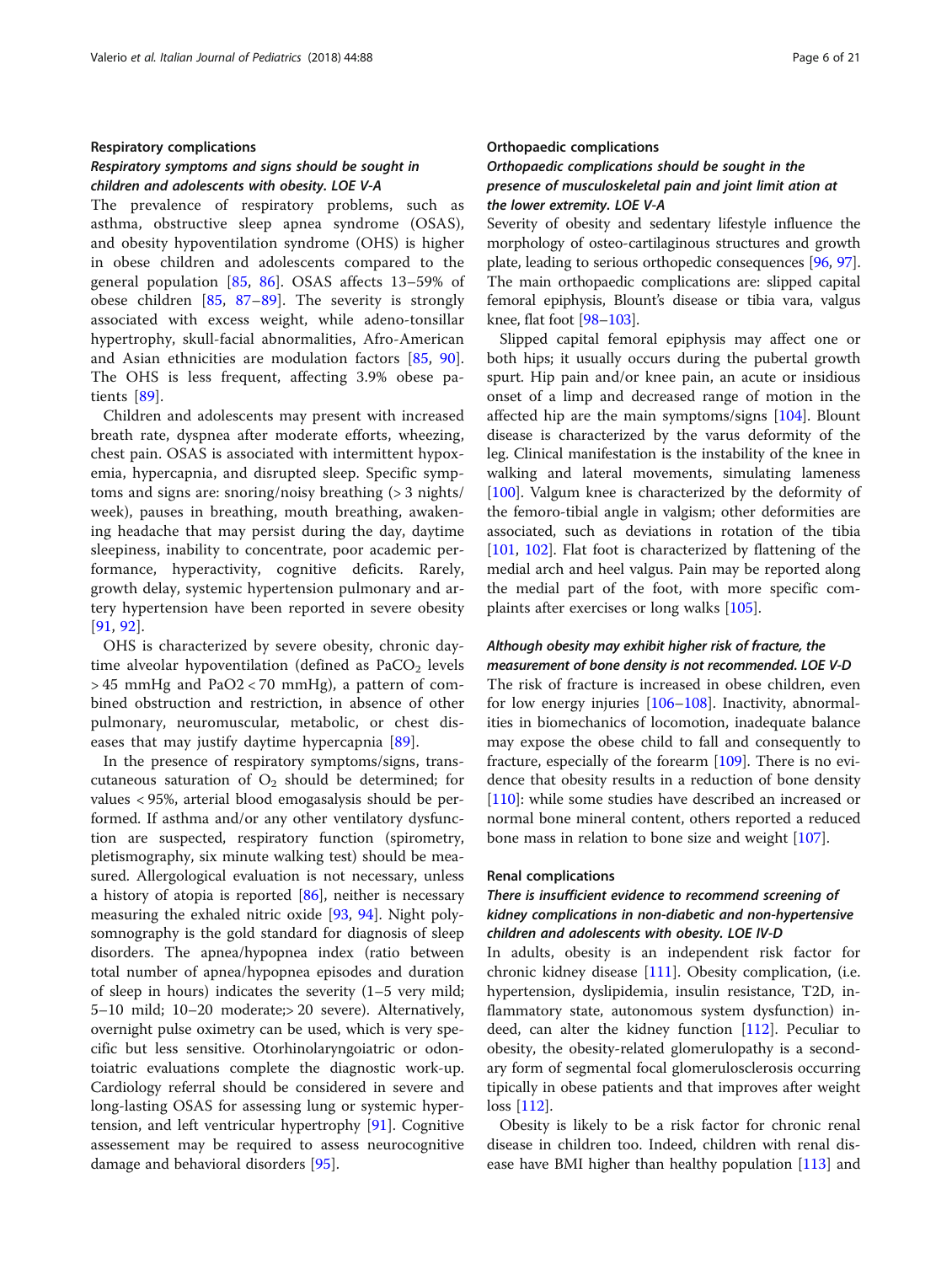kidneys transplanted from obese donors have reduced glomerular filtration and higher rate of dysfunction than the kidneys obtained from normal weight donors [\[114](#page-16-0)]. In the light of current evidence [\[115](#page-16-0)–[119\]](#page-16-0), the assessment of microalbuminuria is not recommended in non-diabetic and non-hypertensive obese children (LOE IV-D). Individual cases of severe obesity (BMI > 40) that may be associated with proteinuria in the nephrotic range remain to be evaluated individually (LOE VI-C).

# Idiopathic endocranic hypertension Headache, vomiting, photophobia, transiently blurred vision, diplopia should be sought in subjects with

overweight/obesity, especially if adolescents. LOE V-A Idiopathic endocranial hypertension is rare but potentially serious condition that can cause permanent loss of vision [[120](#page-16-0)–[122](#page-16-0)]. Prevalence and risk of recurrence increase with the severity of BMI [[123](#page-16-0)–[125](#page-16-0)]. Some symptoms occur frequently in adolescents as in adults (headache, vomiting, photophobia, transiently blurred vision, diplopia), while irritability, apathy, drowsiness, dizziness, cervical and dorsal pain are less frequent [[123](#page-16-0), [126](#page-16-0)]. The diagnosis is based on the presence of increased intracranial pressure documented with a lumbar puncture, papilledema, normal neurologic examination results (except for cranial nerves), normal cerebrospinal fluid composition, normal appearance of neuroimaging studies, and no other identifiable cause of increased intracranial pressure [[127](#page-16-0)].

### Migraine and chronic headache

# Promoting healthy lifestyle habits and weight control can be a protective factor of migraine and chronic headache. LOE V-B

Recent studies have reported greater risk of episodic or recurrent migraine or daily chronic headache or tension headache in obese children and adolescents than the normal population [\[128,](#page-16-0) [129\]](#page-16-0). Some drugs used for headache and migraine have weight gain as side effect [[129\]](#page-16-0). Negative lifestyle factors, which may influence the prevalence of recurrent headache, are possible targets for preventive measures [[130](#page-16-0)]. An intervention study reported improvement in migraine symptoms after weight loss [\[131\]](#page-16-0).

#### Psychosocial correlates

# Psychosocial discomfort may affect therapeutic success, therefore it should be identified as part of the multidisciplinary assessment. LOE V-A

Recognition of psycho-social correlates (unsatisfactory body image, depressive and anxiety symptoms, loss of eating control, weight concern, dysfunctional social relationships, inactivity due to problematic body image, obesity-related stigma, low self-esteem, academic failure) is crucial to

promoting specific strategies that improve the results in weight loss programs [\[132](#page-16-0)–[134](#page-16-0)]. Although obesity is not a psychopathological and behavioral disorder, referral for specialist consult is needed in the suspicious of depressive and/ or anxious symptoms, dysmorphophobic traits, suicidal risk, and eating disorders [\[135,](#page-16-0) [136](#page-16-0)].

#### Binge eating disorder

# The presence of binge eating disorder should be considered in the multi-professional assessment of an obese child or adolescent. LOE V-B

Binge Eating Disorder (BED) is the most common Nutrition and Eating Disorder found in pediatric obesity. It is indicative of psychopathology and is a serious risk factor for the development of obesity, especially in the presence of family history of obesity and marked negative experiences coupled with factors predisposing to psychiatric disorders [\[137](#page-16-0)]. BED is often preceeded by uncontrolled eating since childhood, occasional bulimia, obesity, but also by an attention deficit and hyperactivity disorder [\[136](#page-16-0)–[138\]](#page-16-0). Upon referral to appropriate medical subspecialists and/or mental health personnel, the diagnosis of BED is critical to the therapeutic success. It may be necessary associating psychological and pharmacological therapy (only in selected cases) within the weight-loss treatment program [\[136](#page-16-0), [137,](#page-16-0) [139](#page-16-0)].

#### **Treatment**

# Changes in diet and lifestyle leading to a negative caloric balance is recommended to gradually reduce the BMI. LOE I-A

The main objective is a permanent change in the child's eating habits and lifestyle, rather than attaining rapid weight loss through low-calorie diets. It is indispensable involving the whole family and setting realistic goals. Further goals:

- maintaining an appropriate growth rate and achieving an healthier weight-to-height ratio;
- reducing weight excess (without necessarily achieving the ideal weight), in particular the fat mass, while preserving the lean mass;
- maintaining or promoting good mental health (self-esteem, correct attitudes toward food and body image, health related quality of life);
- treatment and improvement/resolution of complications, if present, in the shortest time possible;
- achieving and mantaining a healthier weight-to-height ratio and preventing relapses.

#### Diet

# A balanced and varied diet is recommended (LOE I-A)

The classic diet-therapy based on the prescription of a low calorie diet is not effective in the medium/long term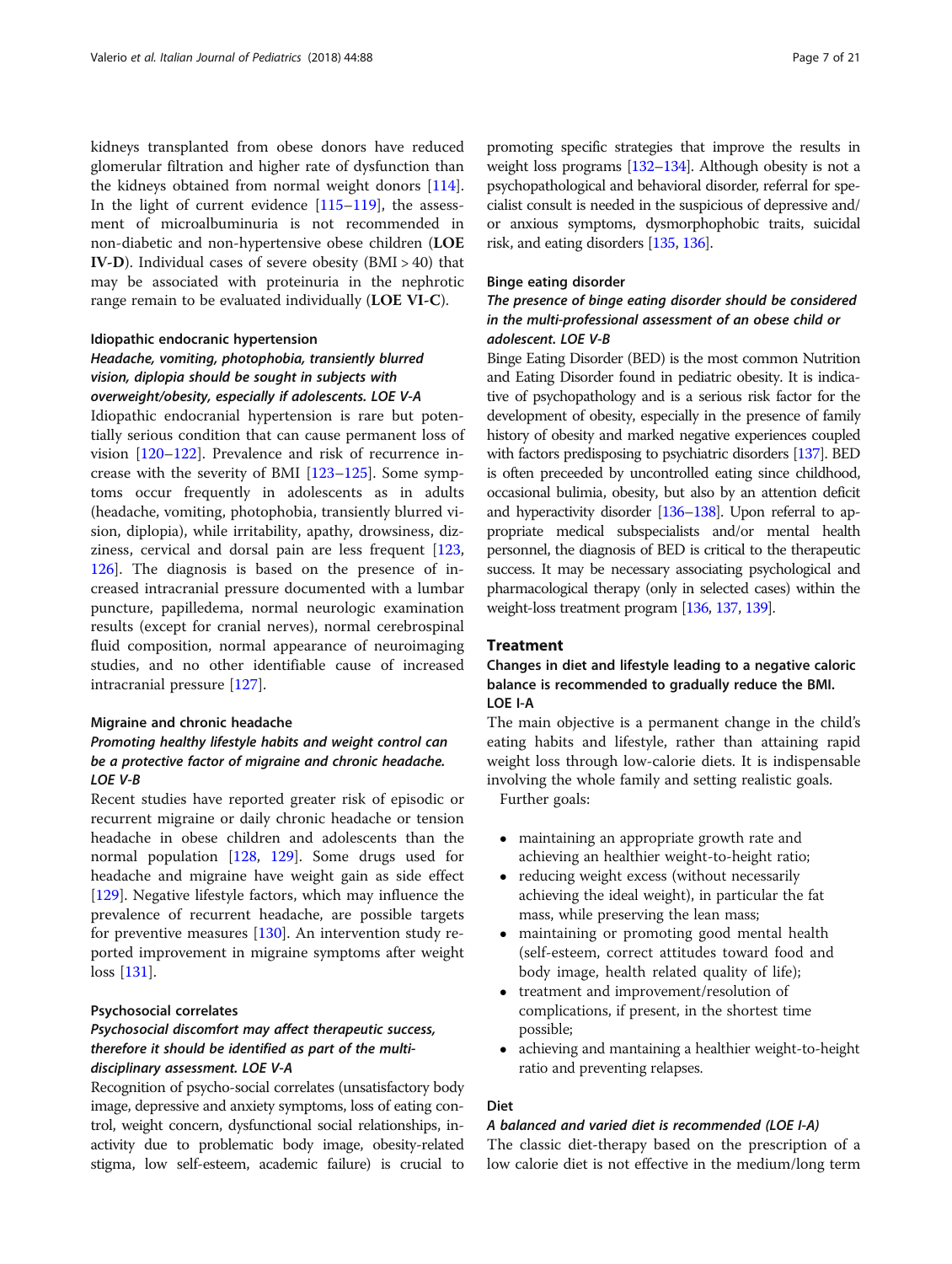with relapses and failures, increased risk of dropout and progression into more complicated forms [[140\]](#page-16-0) (LOE III-B).

The educational process starts from the assessment of the child's and family's dietary habits, by means of the assessment of meal composition, portions, frequency of food intake, food preferences or aversions, use of condiments, cooking methods and food presentation  $[141-145]$  $[141-145]$  $[141-145]$  $[141-145]$  (LOE I-A).

Food diary is an excellent tool for assessing eating behavior; it should be compiled by the child together with the parents or by the adolescent and evaluated by the operator [[146](#page-17-0), [147](#page-17-0)] (LOE I-B).

#### Dietary advice

- 1. Eat 5 meals a day (three meals and no more than two snacks)  $[148]$  $[148]$  $[148]$  (LOE V-B)
- 2. Have an adequate breakfast [\[149\]](#page-17-0) (LOE II-B)
- 3. Avoid eating between meals [[150](#page-17-0)] (LOE III-B)
- 4. Avoid high-energy and low nutrient density foods (eg. sweetened or energizing drinks, fruit juices, fast food, high-energy snack) [[151](#page-17-0), [152\]](#page-17-0) (LOE III-B)
- 5. Increase intake of fruit, vegetables and fiber rich cereals [\[153,](#page-17-0) [154](#page-17-0)] (LOE VI-A)
- 6. Limit portions [\[155,](#page-17-0) [156](#page-17-0)] (LOE I-A)

If a hypocaloric diet is needed, it should fulfill the National Recommended Energy and Nutrient Intake Levels, based on sex, age and ideal weight for stature (proteins 1 g/kg/day; carbohydrates 45–60% of total calories; simple sugars < 15% of total calories, lipids 20–35% of total calories starting from 4 years of age, saturated fatty acids < 10% of total calories) [\[157\]](#page-17-0) (LOE VI-A).

#### Efficacy of dietary regimens

There are currently no randomized controlled trials (RCTs) examining the effects of different diets on child's weight and body composition, regardless of potential confounders such as treatment intensity, behavioral or physical activity strategies [\[158](#page-17-0), [159](#page-17-0)].

#### Very low caloric diet

It is the most effective regimen in terms of weight loss [[160\]](#page-17-0). One example is the protein-sparing modified fast (600–800 kcal/day, protein 1.5–2 g/kg ideal weight, carbohydrates 20–25 g/day, multivitamins + minerals, water > 2000 ml/day), which can be prescribed in selected patients with severe obesity, under close medical surveillance and in specialized pediatric centers. The aim is to induce rapid weight loss (duration of this restrictive diet no longer than 10 weeks) followed by a less restrictive diet regimen balanced in macronutrients. RCTs are not available to evaluate medium to long-term efficacy

compared to other diet-therapies and possible adverse effects on growth (LOE III-C).

#### Traffic light and modified traffic light diets

Reduced caloric intake (1000–1500 kcal/day) is achieved trough categories of foods grouped by nutrient density [[161\]](#page-17-0). They were found to produce a significant improvement of BMI in 8–12 year old children even in the long term [[162\]](#page-17-0) (LOE III-C).

#### Non-restrictive approach

It does not consider a given caloric intake or nutrient composition, rather it focuses on the consumption of low-fat and high-nutrient density foods (LOE III-C).

#### Replacement meals

They are not recommended, since efficacy and safety have not been tested in children/adolescents.

No significant effect has been demonstrated for diets with specific macronutrient composition and medium caloric content in children. In particular:

# Hypocaloric diets with low glycemic index and low glycemic load

Although an effect on satiety is suggested, their superiority compared with other dietary approaches has not been proved over the medium term [[163](#page-17-0)–[165\]](#page-17-0) (LOE I-C).

#### Exercise

# It is recommended to associate physical exercise to diet. LOE I-A

Physical exercise ameliorates body composition and reduces cardio-metabolic risk factors. [\[166](#page-17-0)–[171\]](#page-17-0). Change in body composition (in particular fat reduction) rather than reduced BMI is sensitive to evaluating the effectiveness of exercise [[166](#page-17-0), [172](#page-17-0)].

It has not yet been proven which is the ideal exercise for obese children [[170](#page-17-0)]. Low evidence demonstrates that combining aerobic and resistance exercises results in fat mass reduction, especially with programs of at least 2 weekly sessions and duration > 60 min [[173](#page-17-0)] (LOE I-B).

# The evidence is limited that exercising at higher intensity is

more effective in modifying the body composition (LOE I-B). Owing to difficulty of obese subjects to practice exercise at high intensity, there is no evidence that vigorus efforts result in greater body fat reduction [[166\]](#page-17-0). Children and adolescents should practice 60 min or more of physical activity every day, which should be mainly represented by aerobic exercises at least of moderate intensity; resistance exercises are suggested for at least 3 times a week, adjusted to the physical abilities of the obese child [[174,](#page-17-0) [175\]](#page-17-0). Examples of aerobic and resistance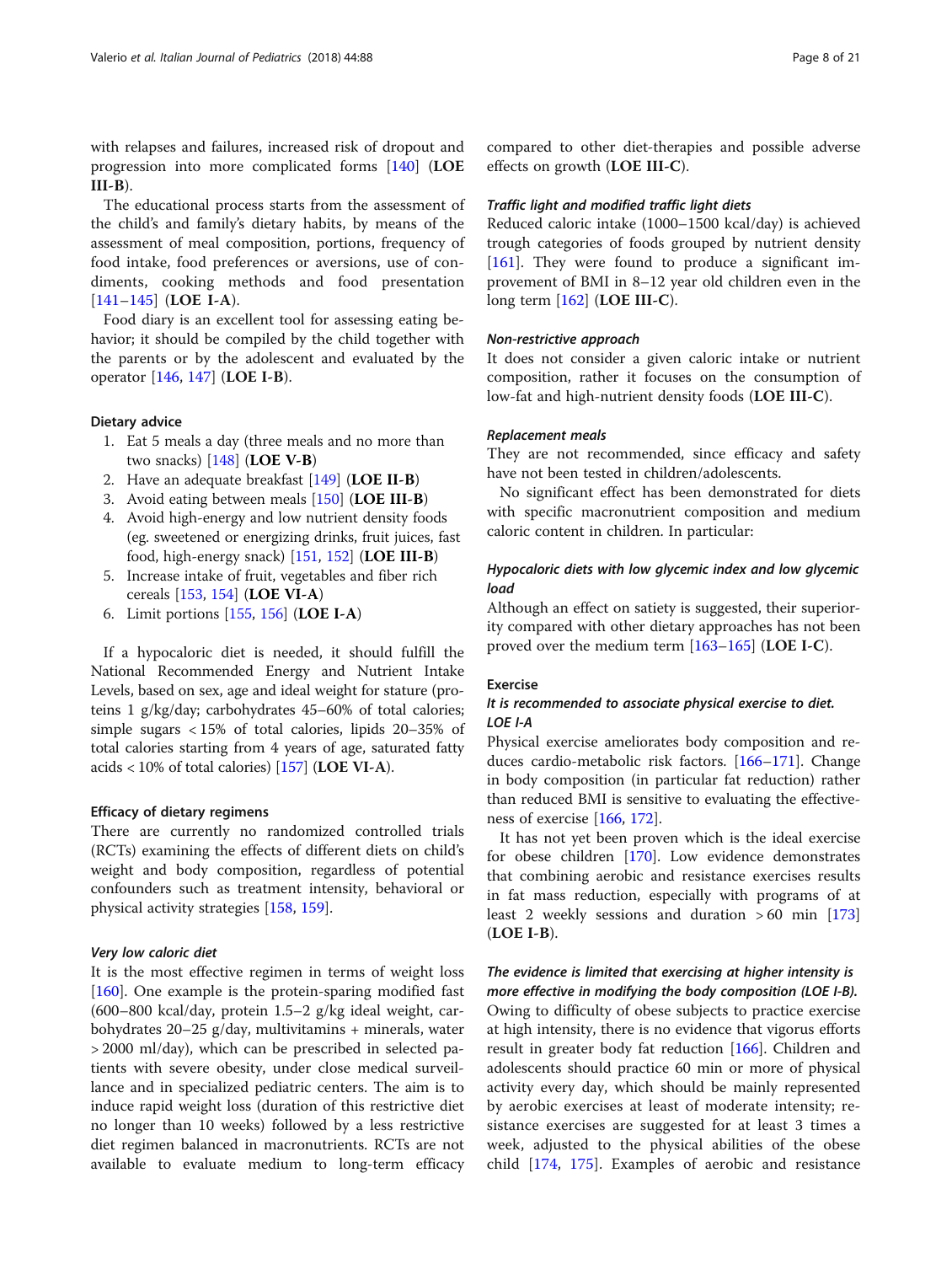exercises for obese children and adolescents are synthetized in Table 6. The practice of recreational activities and sports that involve a large amount of body mass such as swimming, soccer, basketball, volleyball, handball, rugby or require anaerobic and neuromuscular power, such as gymnastics or judo is encouraged. In severe obesity exercises that put constant weight or repeated impact on the child's legs, feet and hips should be avoided.

#### Sedentary behaviors

# It is suggested to reduce the time spent in sedentary behaviours (television viewing, videogaming, internet surfing). LOE II-B

Weight gain may be only partially due to sedentary be-haviors [[176](#page-17-0)–[179](#page-17-0)]; in the case of television viewing, it may be associated with overfeeding [\[180\]](#page-17-0). Interventions targeting sedentary behaviour were more effective in children aged 5–12 years [\[181\]](#page-17-0).

# Use of active video games may be suggested to increase daily energy expenditure in obese and sedentary children. LOE I-B

Active video games represent an additional strategy to reduce sedentary behaviors. They do not replace 'real' sports activities, but can contribute to increase energy expenditure beyond the sedentary activity threshold, provided they are supervised by adults [\[182](#page-17-0)–[187\]](#page-17-0).

# The systematic use of active video games for weight loss and improvement of body composition is not discouraged. LOE III-C

While studies are not consistent with the recommendation to use active video games to obtain weight loss or improve body composition, their use is not recommended but neither discouraged to obtain other effects (improvement in vascular response, heart rate and VO<sub>2max</sub> or obesity-related comorbidities; positive psycho-behavioral and psycho-social effects) [[182](#page-17-0)–[184\]](#page-17-0).

#### Cognitive and family-based behavioral therapy

Cognitive behavioral treatment or family-based behavioral treatment are both recommended to favor better adhesion to diet and physical activity. Cognitive behavioral treatment LOE III- B; family-based behavioral treatment LOE I- A

Cognitive behavioral techniques are effective. Neverthless, they are not easily applicable requiring specific training of the multidisciplinary team [\[188](#page-17-0)–

Table 6 Examples of aerobic and resistance exercises suggested for obese children and adolescents

| Aerobic<br>exercises <sup>a</sup>    | exercises on treadmill, cycle ergometer, elliptical trainer                                                                                                             |
|--------------------------------------|-------------------------------------------------------------------------------------------------------------------------------------------------------------------------|
|                                      | water activities (swimming or water aerobics)                                                                                                                           |
| Resistance<br>exercises <sup>a</sup> | body weight exercise (push-ups, sit-ups, abdominal<br>crunches), lifting free weights, using weight training<br>machines and elastic resistance bands, circuit training |

<sup>a</sup>under qualified supervision

[190](#page-17-0)]. The most effective techniques are goal setting, self-monitoring (through food and physical activity diaries), contingency training, stimulus control, positive reinforcement, cognitive restructuring, problem solving [[191](#page-17-0)].

Family-based behavioral treatments involve multicomponent interventions aimed at changing the lifestyle of the whole family, with goals shared between parents and children [[191](#page-17-0)–[194\]](#page-17-0). Interventions in which parents are active participants are more effective than interventions in which they are not encouraged to make their own behavioral changes. On the other hand, family-based therapies require greater investment of resources in terms of time and staff involved [\[188,](#page-17-0) [190](#page-17-0), [192](#page-17-0)–[198](#page-18-0)]. In children, they are more effective than treatments not involving parents. There is no robust evidence demontsrating their superiority in adolescents [\[189,](#page-17-0) [190,](#page-17-0) [194\]](#page-17-0) (LOE I-A).

Therapeutic education has been proposed in the recent years, using tools of cognitive-behavioral approach and motivational interview, such as reflective listening, therapeutic alliance, family approach, modeling, motivational counseling, narrative approach, positive reinforcement, goal setting, negotiating treatment objectives. It requires professional skills of all the team members with ongoing training [[199](#page-18-0)–[201](#page-18-0)] (LOE VI-B).

Child Appetite Awareness Training and Cue Exposure Treatment are still considered experimental and require further studies [\[202](#page-18-0), [203\]](#page-18-0) (LOE V-C).

# Indicators of successful treatment The BMI standard deviation score is recommended to estimate weight loss. LOE V-B

The reduction of the BMI Standard Deviation Score (BMI-SDS) is the best indicator of the weight loss amount taking into account the patient's age and gender [[204\]](#page-18-0). A reduction > 0.5, but even > 0.25 (consistent with a 1 kg/m<sup>2</sup> BMI reduction or stable weight for more than 1 year in a growing child) was associated with improved body composition and decreased cardio-metabolic risk [\[205\]](#page-18-0).

Waist circumference and waist/height ratio can be used to monitor abdominal fat variations but are subject to error and offer no benefit over BMI [[204,](#page-18-0) [206](#page-18-0)–[208](#page-18-0)]. The same is true for the skinfold thicknesses [\[204,](#page-18-0) [209\]](#page-18-0).

# Other behavioral indicators (related to diet, lifestyle, physical fitness or quality of life) can be considered if no substantial reduction in the BMI-SDS occurs. LOE VI-B

Since the percentage of weight loss is generally low, evaluation based solely on the BMI-SDS may induce a sense of failure in the family and healthcare workers. In order to maintain the adherence to treatment, a stable modification of diet, physical activity and sedentary behavior, the increase of physical fitness and improvement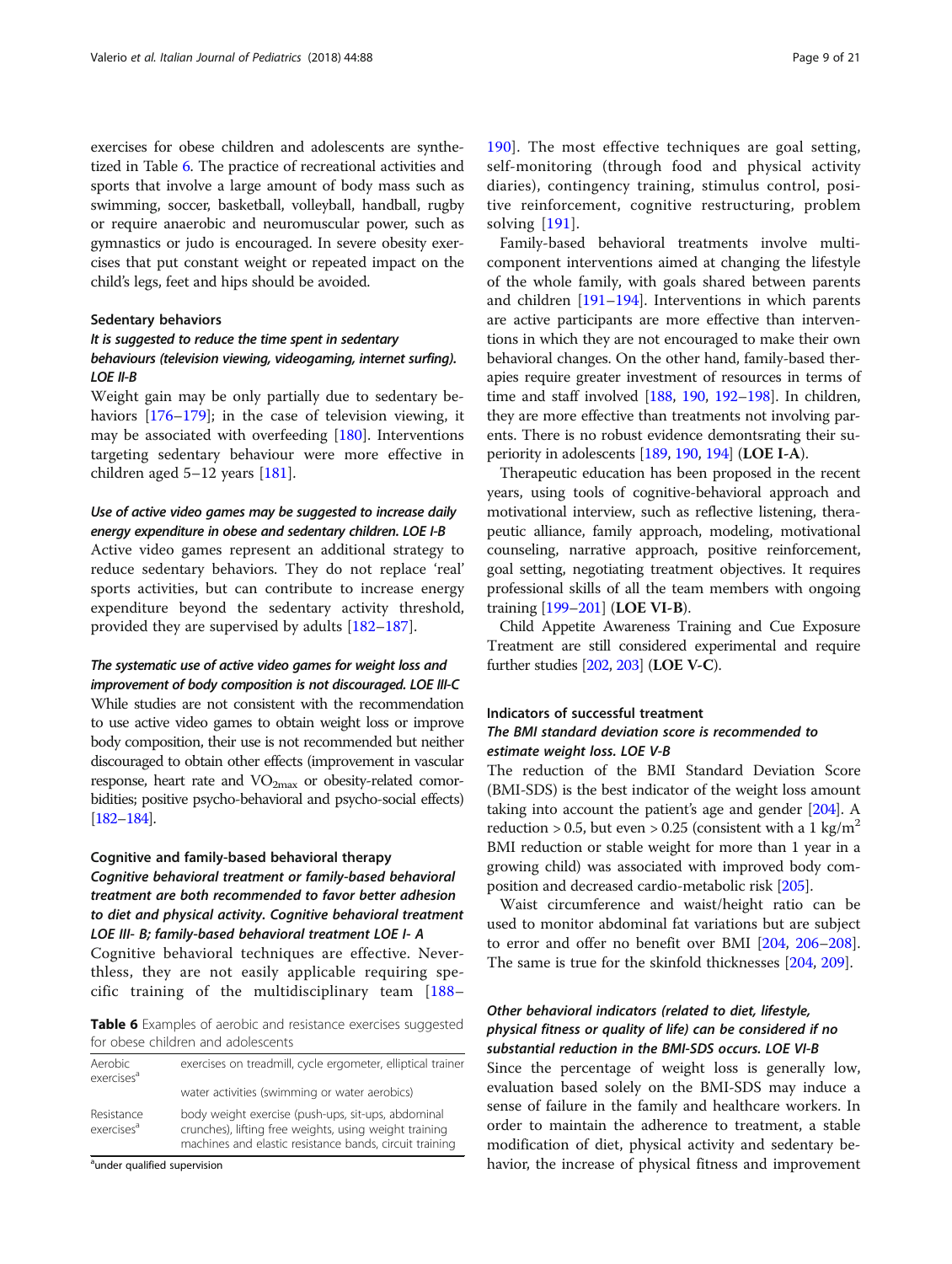of the quality of life should be considered as index of good compliance [\[210](#page-18-0), [211](#page-18-0)].

# The scarce effect of treatment in the long term demands the development of long-lasting care models and their validation. LOE VI-B

The effectiveness of treatment programs based on diet and lifestyle on BMI-SDS reduction was shown only in the short term  $(6-12 \text{ months})$   $[167, 212]$  $[167, 212]$  $[167, 212]$ . In a European multicentre study, the success rate (BMI SDS reduction  $> 0.25$ ) was 7% at 2 years; it reached 50% in a few number of centers, which differed for the greater intensity of intervention and training of the multi-disciplinary team [[213,](#page-18-0) [214\]](#page-18-0). Only two national studies based on diet education, cognitive or cognitive-behavioral strategies and family involvement reported BMI-SDS reduction of 0.44 after three years [\[199\]](#page-18-0) and 1.49 after 5 years of follow up [[188\]](#page-17-0), respectively.

#### It is necessary to monitor the possible onset of eating

disorders, especially when the weight loss is rapid. LOE IV-A Dissatisfaction with body image may be related to the onset of eating disorders, especially bulimia nervosa and binge eating, but also of anorexia nervosa [[215](#page-18-0)–[218](#page-18-0)]. Diet education undertakings can accentuate the perceived stigma in subjects with obesity, causing drastic strategies of weight control [\[219,](#page-18-0) [220\]](#page-18-0). In some cases, the onset is triggered by an initially desired restriction of food, which then becomes uncontrollable. Careful evaluation of excessive weight variations and related bodily experience, especially when hypocaloric diets are prescribed, is recommended [\[217](#page-18-0)–[219](#page-18-0), [221](#page-18-0)].

#### Pharmacological intervention

# Pharmacological therapy can only be applied after the failure of the multidisciplinary lifestyle intervention. LOE VI-B

When clinically significant weight loss cannot be achieved through lifestyle-based interventions, use of drugs is considered, especially in severe obesity with cardiometabolic, hepatic or respiratory disorders [[222](#page-18-0)–[226](#page-18-0)]. Management of drugs should be done in specialist centers [\[225\]](#page-18-0).

# Orlistat is the only drug available for the treatment of children and adolescents with severe obesity age. LOE II-B

Few studies, with small sample size and short duration, are available on the effects of anti-obesity medications in pediatric age [\[227](#page-18-0)–[230\]](#page-18-0). Orlistat (tetra-hydro-lipstinate) is the only drug approved for the treatment of obesity in pediatric age. It seems producing significant weight loss and favoring behavioral changes [[231](#page-18-0)–[233](#page-18-0)]. It does not affect the mineral balance, if the low-calorie diet is associated with normal mineral content; on the contrary, attention must be paid to prevent liposoluble vitamins deficiency [\[234](#page-18-0)].

#### Bariatric surgery

Bariatric surgery is the ultimate solution in adolescents with severe obesity and resistant to all other treatments, especially when serious complications are present. LOE VI-B The indications for surgery in the adolescent are (LOE III-B) [\[235,](#page-18-0) [236\]](#page-18-0):

- BMI ≥35 kg/m<sup>2</sup> with at least one severe comorbidity, such as T2D, moderate to severe obstructive sleep apnea (AHI > 15), idiopathic endocranial hypertension, NAFLD with significant fibrosis (Ishak score  $> 1$ ).
- BMI  $\geq$ 40 kg/m<sup>2</sup> with less serious comorbidities, such as mild sleep apnea (apnea/hypopnea index > 5), hypertension, dyslipidemia, carbohydrate intolerance.

More prudently other guidelines suggest a BMI > 40 kg/m<sup>2</sup> with one severe comorbidity or > 50 kg/m<sup>2</sup> with less serious comorbidities [[223](#page-18-0), [237](#page-18-0)].

Eligibility criteria are: adolescents with long lasting severe obesity; a. previous failure of any dietetic, behavioral or pharmacological intervention (after at least 12 months of intensive treatment); b. family and social support in managing the multidisciplinary care programs; c. decisional capacity for surgical management and the post-surgery follow-up; d. able to express the informed assent.

# Surgery should be performed in a highly specialized center that guarantees the presence of an experienced multidisciplinary team. LOE III-A

The multidisciplinary team carefully evaluates the case and poses the indication for the surgey taking care of the pre-surgical assessment and post-surgical follow-up [[238,](#page-18-0) [239\]](#page-18-0). The preoperative phase includes a comprehensive assessment of the patient and the family, with particular regard to physical and psychological maturation of the adolescent and his/her adherence to treatment [[235](#page-18-0), [237,](#page-18-0) [240\]](#page-18-0). Neuropsychiatric counseling should be undertaken to identify cases at risk of psychotic disorders, severe major depression, personality or eating disorders, alcoholism and drug dependence [\[235](#page-18-0)–[237](#page-18-0)]. In the postoperative follow-up anthropometric, clinical and nutritional assessment, and counseling are performed and early or late complications are monitored.

For the adverse effect on height velocity, the adolescent should have reached adequate skeletal maturation or a pubertal stage IV according to Tanner [\[223,](#page-18-0) [236](#page-18-0), [237](#page-18-0), [241](#page-18-0)] (LOE III-A).

Contraindications to surgery are documented substance abuse problem and/or drug dependencies; patient inability to care for him/herself or to participate in life-long medical follow-up, no long-term family or social support that will warrant such care and follow-up; acute or chronic diseases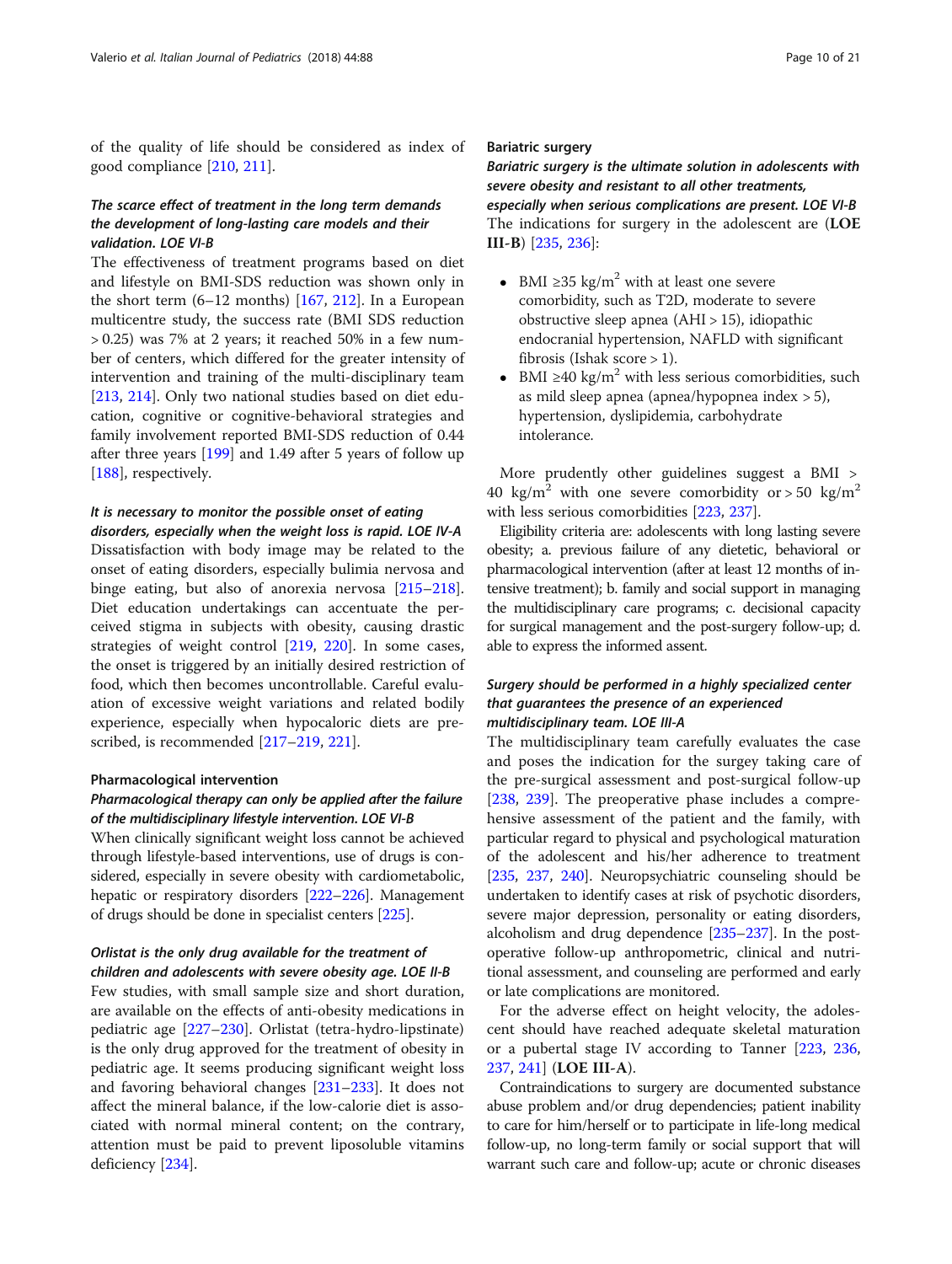even not directly associated with obesity threatening life in the short term; high anesthetic risk; pregnancy or planned pregnancy within the first two years after surgery, current breast-feeding [\[237](#page-18-0)] (LOE VI-A).

# Indication for surgery must be given on a case-by-case basis by the multidisciplinary team (LOE VI-A)

Surgical procedures performed mostly by laparoscopy in adolescents and supported by at least 3 years of follow-up, are: a. restrictive interventions, including adjustable gastric bandage and sleeve gastrectomy; b. restrictive/malabsorbitive interventions, such as Roux-en Y gastric by-pass (RYGB) (LOE III-B).

Although the RYGB is the gold standard, there is no enough evidence to support this specific surgical technique compared to the others in terms of effectiveness, side effects, long-term complications and benefits [\[239](#page-18-0)]. Although studies in adolescents have increased, lack of RCTs makes it difficult to establish the effective efficacy at this age. There is no evidence or expert opinion supporting the efficacy of anticipating bariatric surgery to the teenage with respect to adults. A recent Cochrane review identified four RCTs in progress with expected results in the near future [[242\]](#page-18-0). Several non-randomized and non-controlled trials were published with at least three years follow-up on the use of bariatric surgery in adolescents [[243](#page-18-0)–[247](#page-19-0)]. The published studies showed an average BMI decrease of 16.6 kg/m<sup>2</sup> after RYGB, 11.6 kg/m<sup>2</sup> after gastric bandage and  $14.1 \text{ kg/m}^2$  after sleeve gastrectomy [[248\]](#page-19-0). All interventions have been associated with improvement or complete restoration of comorbidities. Most studies are consistent in demonstrating improvement of the quality of life [\[244](#page-18-0), [248](#page-19-0)–[250](#page-19-0)].

#### Care settings

# For the multifactorial nature of obesity, variability in its severity, and the health implications, treatment should be conducted in multiple settings with different levels of treatment. LOE III-A

Health services should be organized in a network of services [[150](#page-17-0), [251](#page-19-0)–[254\]](#page-19-0). Fundamental is the periodic training of all network operators on motivational counseling, parenting and teamwork [\[251\]](#page-19-0). A child- and family-centered approach is based on sharing simple and realistic objectives about eating habits, sedentary behaviours, physical activity, and verification of results related to improving nutritional status, quality of life and complications if present [[255](#page-19-0)–[258\]](#page-19-0).

# Primary care pediatricians represent the first level treatment. LOE III-A

Primary care pediatricians' responsibilities are summarized in Table [7](#page-11-0) [\[259](#page-19-0), [260\]](#page-19-0). They are the reference point for obese children/adolescents and their family, participating in the various proposals for action and decisions, when a more aggressive approach is proposed (e.g., hospitalization or surgery). The efficacy of obesity treatment in the primary care setting is still modest [[261,](#page-19-0) [262\]](#page-19-0), but it might improve if pediatricians are assisted by other professionals experienced in pediatric obesity (dieticians/nutritionist, psychologist) and trained in family education and interdisciplinary work [[258,](#page-19-0) [259,](#page-19-0) [263](#page-19-0), [264](#page-19-0)] (LOE VI-B).

# District or hospital outpatient services represent the second level of care. LOE VI-A

In the second level centers, the multidisciplinary team (pediatrician, dietician and psychologist) experienced in pediatric obesity defines the clinical condition of children referred by the primary care pediatricians, and runs the multidisciplinary intervention that is centered on diet education and lifestyle modification [\[150,](#page-17-0) [260,](#page-19-0) [265](#page-19-0), [266](#page-19-0)]. The patient is referred to the third level health care center in case of no response to the treatment, severe comorbidities, compromised psychological balance or significantly impaired quality of life.

# Specialized centers for pediatric obesity represent the third level of care. LOE VI-A

Third level centers are organized on a multidisciplinary and multiprofessional basis for comorbidity management or bariatric surgery. They admit patients who are suspected of secondary obesity or require more specialistic diagnostic assessment and/or intensive care programs, including bariatric surgery. They coordinate the networking activities as well as the training of operators and promote research activities and intervention trials in the context of specific protocols [\[267](#page-19-0)–[271\]](#page-19-0).

#### **Transition**

# Pediatric obesity care should include a transition path from pediatric to adult care. LOE VI-B

It is necessary to test a transition model for adolescents with severe obesity and/or complications, particularly with metabolic syndrome, NAFLD, hypertension [\[272](#page-19-0)–[274](#page-19-0)]. Unfortunately, the experience is extremely limited for the high drop-out, poor consideration about obesity as chronic illness, absence of pre-established pathways, possible transition to structures that follow the specific complications (eg. hypertension), no availability of cost-effective models [[275\]](#page-19-0).

## Prevention

Given the multifactorial nature of obesity, preventive interventions should be designed to modify the environmental and social determinants. Health and non-health professionals should be involved in implementing healthy food education and promoting physical activity. Promotion of balanced nutrition and healthy lifestyle implies the need to remodel economic, agricultural,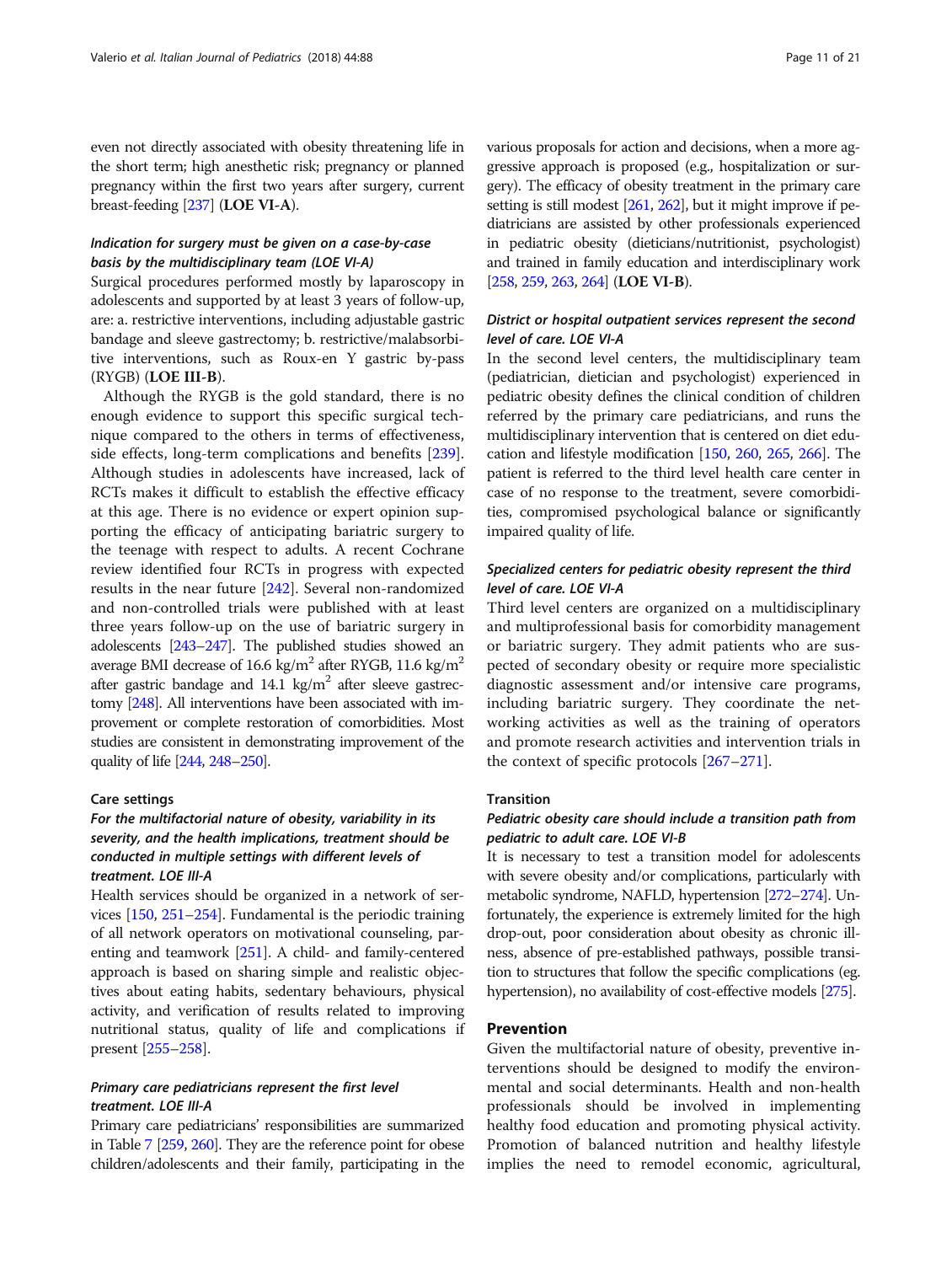<span id="page-11-0"></span>

|  |  |  |  | <b>Table 7</b> Primary care pediatricians' responsibilities |
|--|--|--|--|-------------------------------------------------------------|
|--|--|--|--|-------------------------------------------------------------|

| Conditions                                                                                                                                                                                                                                                                                                            | Responsabilities                                                                                                                                                                                                                       |
|-----------------------------------------------------------------------------------------------------------------------------------------------------------------------------------------------------------------------------------------------------------------------------------------------------------------------|----------------------------------------------------------------------------------------------------------------------------------------------------------------------------------------------------------------------------------------|
| Risk factors:<br>Prenatal life: first-degree familiarity for obesity, low socioeconomic status;<br>Neonatal life: small for gestational age, or macrosomic infant;<br>Postnatal life: no breastfeeding, early complementary feeding, excessive<br>weight gain in the first two years of life, early adiposity rebound | Monitoring the child's weight and length linear growth<br>Educating to a balanced diet and healthy lifestyle since the<br>earliest years of life<br>Assuring appropriate timing of complementary feeding                               |
| Children and adolescents with overweight or moderate,<br>uncomplicated obesity                                                                                                                                                                                                                                        | Early identification of children's excess weight<br>Promoting parental awareness of children's excess weight<br>Motivating and supporting the family to change, possibly<br>involving other professionals trained in childhood obesity |
| Severe obesity or psychological co-morbidity, or additional risk factors,<br>or biochemical alterations, or treatment failure within 4-6 months                                                                                                                                                                       | Identification of severe obesity<br>Promoting parental awareness of children's excess weight<br>Motivating and supporting the family to more intensive levels of care                                                                  |
| Suspicion of secondary obesity                                                                                                                                                                                                                                                                                        | Referral to specialized centers                                                                                                                                                                                                        |

industrial, environmental, socio-educational, recreational and health policies, including those aimed at contrasting socio-economic and ethnic minorities' inequalities [\[276\]](#page-19-0). To be effective, actions must be multicomponent and multilevel, building agreements and alliances among many stakeholders, including families, community organizations such as schools and sport institutions, health care providers [\[277](#page-19-0)–[279\]](#page-19-0). Primary prevention actions begin from the prenatal age, involving the "Birth Pathway" within the family counselling services, spanning to the adolescence with actions spread at individual, family and community levels [\[260\]](#page-19-0).

# Prevention is based on behavioral modification starting from the prenatal age. LOE I-A

Lifestyle-based interventions are able to achieve mild but significant effects on dysfunctional behaviors (diet, physical activity, sedentary behaviours) and BMI [\[280](#page-19-0)]. Maintaining the BMI in a growing child is an important health objective. The best results have been obtained in school settings and in children 6–12 years [[263\]](#page-19-0). Further studies are needed to determine the effectiveness of preventive interventions in children under 3 years and adolescents [\[281](#page-19-0)].

The family involvement is strongly recommended. LOE III-A

Similarly to treatment, preventive interventions involving the whole family are recommended as more successful and long lasting compared to child-centered interventions, though they were more effective in children than adolescents [\[263,](#page-19-0) [282](#page-19-0)–[284\]](#page-19-0). Interventions targeting at specific behaviors, such as taking fruits and vegetables and reducing sedentary behaviours have been found effective as well [\[283\]](#page-19-0).

#### Prenatal age

# Women should start pregnancy with appropriate weight and control their weight gain following an healthy lifestyle. LOE III-A

An excessive weight gain during pregnancy is associated with fetal macrosomy and increased risk of obesity [[285](#page-19-0)–[290](#page-19-0)]. This effect is independent of maternal hyperglycemia, which is also a well-known risk factor for future obesity [[291](#page-19-0)]. Recommended gestational weigh gain is between 11.5 and 16 Kg in normal weight women, 7 to 11.5 Kg, in overweight and 5 to 9 Kg in those who with prepregnancy obesity [\[292](#page-19-0)].

#### Tobacco smoke in pregnancy is banned. LOE III-A

Maternal smoking in the perinatal age increased the risk of overweight at age 7 regardless of birth weight; the risk increased for maternal smoking not only in pregnancy but also in the post-natal period. There was a dose-dependent effect. Hence, smoking exposure must be banned in preand post-natal life [\[293,](#page-19-0) [294\]](#page-19-0).

#### Diet

# First two years of life

# Avoid excessive weight gain and/or increased weight-tolength ratio from the very first months of life. LOE III-A

Early rapid weight gain increases the risk of overweight and obesity in childhood [\[295\]](#page-19-0). Prevention in infants is focused on quality, quantity and timing of food intake. In particular:

Exclusive breastfeeding is recommended up to 6 months [[296](#page-20-0)–[299](#page-20-0)]. LOE III-A.

Solid foods and beverages other than breast milk or infant formulas should be introduced no earlier than 4 months and no later than 6 months [\[300](#page-20-0)–[305\]](#page-20-0). LOE III-B.

Protein intake should be limited to less than 15% of the daily energy intake [\[302](#page-20-0), [306](#page-20-0)–[309\]](#page-20-0). LOE I-B.

Reduction of lipid intake to percentages indicated for adults is not recommended [[310\]](#page-20-0). LOE II-D.

Sweetened drinks should be avoided [[311](#page-20-0)]. LOE III-A.

There is insufficient evidence that complementary responsive feeding practices, such as baby-led weaning (which is associated with early satiety-responsiveness acquisition), are protective against obesity respect to usual complementary feeding mode [[312](#page-20-0)–[314](#page-20-0)]. LOE V-C.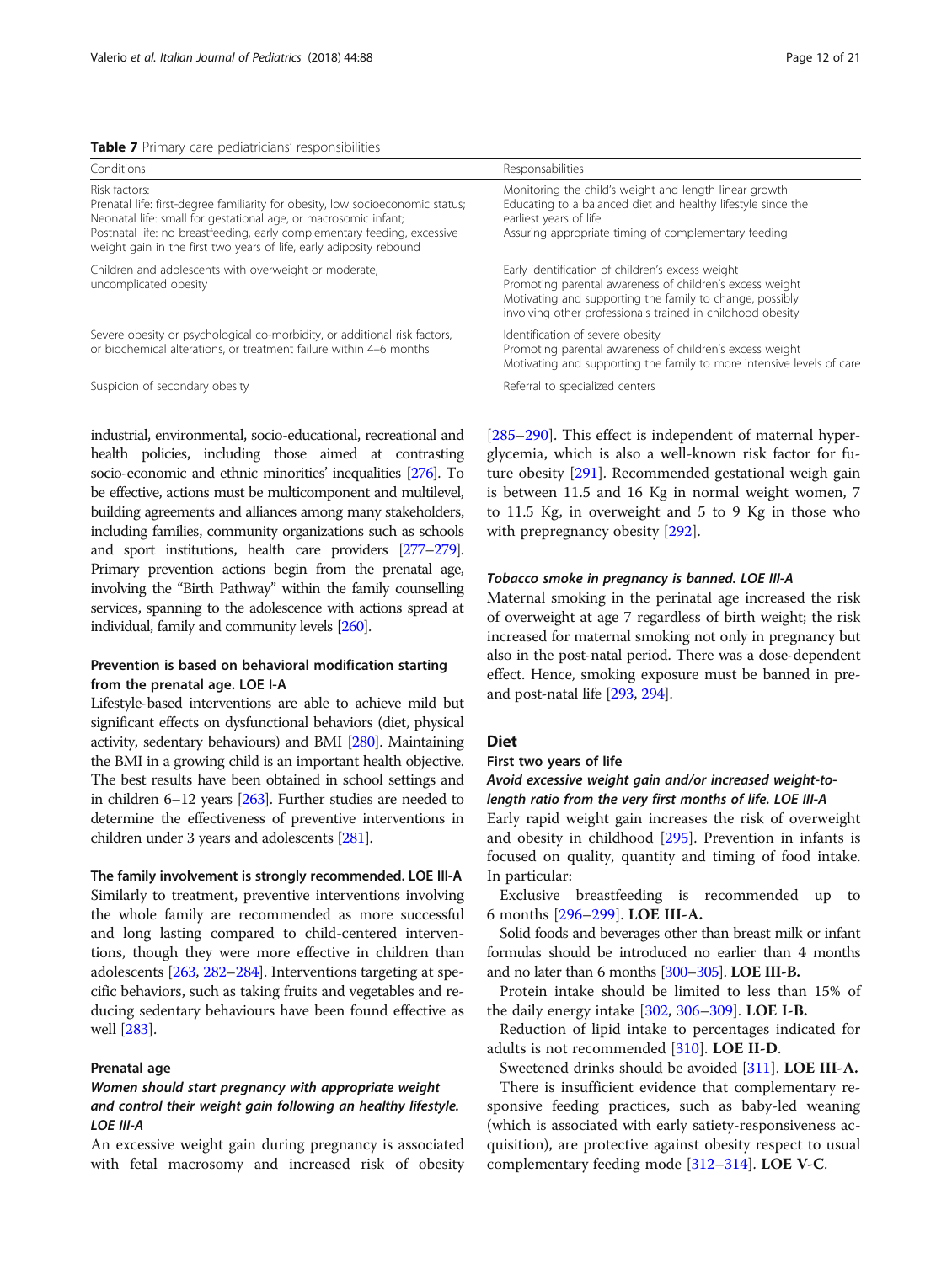#### From preschool age to adolescence

Low energy density diet is recommended, based on the principles of the Mediterranean diet, promoting at least 5 servings of fruit and vegetables and plant based proteins [[315](#page-20-0)]. Food should be distributed in no more than 5 daily meals and household consumption of meals should be promoted [[316](#page-20-0), [317](#page-20-0)]. LOE V-A.

The use of fast food and fast food-based venues should be limited [[318,](#page-20-0) [319](#page-20-0)].LOE V-A.

Avoid sweetened drinks, including sports drinks and juice additives; alcoholic and energy drinks should also be avoided in adolescents [\[320](#page-20-0)–[322\]](#page-20-0). LOE I-A.

#### Physical activity

# It is recommended that children/adolescents spend on average 60 min a day on moderate/vigorous physical activity. LOE III-A

Prospective studies have shown a negative association between levels of physical activity and overweight/obesity [[323](#page-20-0), [324](#page-20-0)]. Even moderate physical activity is sufficient to improve aerobic fitness, an important marker of metabolic health which is independent of adiposity [\[325,](#page-20-0) [326](#page-20-0)]. 210, 211 Moderate physical activity is more effective and easier to implement in children who are sedentary or overweight. The increase of physical activity levels can be achieved starting from the age of 2–3 years by active play, walking, using the tricycle, and after 5–6 years, promoting also sports participation 2/3 times a week. Exercise should primarily stimulate aerobic capacity, but also strength and flexibility, be adequate to the child's ability and stage of physical and psychomotor development [\[174,](#page-17-0) [175,](#page-17-0) [327\]](#page-20-0).

#### Sedentary behaviours

# The use of television and electronic games is discouraged in children < 2 years of age. LOE VI-B

Although there are no specific studies on the effects of video exposure on overweight/obesity in this age group, video exposure should be discouraged since it may disturb sleep regularity [\[328,](#page-20-0) [329\]](#page-20-0).

# Sedentary behavior, especially the time spent in front of a screen (TV, video games, computers, mobile phones, etc.) should be reduced to less than 2 h a day in children > 2 years of age. LOE III-B

The association between sedentary behaviour, obesity and cardiometabolic risk factors is weak, and it is reduced when corrected for physical activity levels [\[330](#page-20-0)]. On the contrary, the evidence based on prospective studies and RCTs show a strong relationship between television hours, obesity and cardio-metabolic risk factors, presumably because overfeeding frequently occurs [[331,](#page-20-0) [332](#page-20-0)].

Several studies demonstrated a greater amount of television hours in children who have a television in their bedroom, but there is no clear evidence that its removal reduces the duration of the video exposure [[333](#page-20-0)]; on the contrary the installation of an electronic television time manager seems effective [\[334](#page-20-0)]. Decreasing sedentary behavior was more successful in reducing BMI in children 5–12 years [\[181](#page-17-0)]. Prospective studies showed that interrupting prolonged sedentary periods with mild physical activity had beneficial effects on metabolic outcomes in adults [\[335\]](#page-20-0). Although evidence is lacking in pediatric age, it is suggested breaking up prolonged sitting time at home and school.

#### Sleep duration and quality

#### Adequate sleep duration and quality should be promoted in infants, children and adolescents. LOE III-B

A short sleep duration is a potential risk factor for overweight/obesity through neuroendocrine and metabolic influences [[336,](#page-20-0) [337](#page-20-0)]. One meta-analysis of longitudinal studies indicated a risk of obesity more than doubled in children with a sleep duration lower than recommended [[338\]](#page-20-0). Three intervention studies aimed at changing sleeping hours within a multicomponent obesity treatment were not effective in reducing the BMI [[339](#page-20-0)]. Waiting for stronger evidence, we endorse the recommendation for optimal amount of sleep in children and adolescents released by the American Academy of Sleep Medicine [[340](#page-20-0)] syntethized in Table 8. Turning off all "screens" 30 min before bedtime is also suggested to ensuring adequate sleep.

# Involvement of school settings for implementing preventive actions

# It is recommended to include the school settings in obesity prevention programs. LOE I-A

The school is institutionally devoted to the education of children and is certainly a privileged area for the implementation of preventive actions. Studies support with moderate/high evidence that promoting healthy nutrition and physical activity at school prevent excessive weight gain and reduce the prevalence of overweight/ obesity [[341,](#page-20-0) [342](#page-20-0)]. The most effective and promising changes are summarized in Table [9](#page-13-0). [[334](#page-20-0)].

| Table 8 Recommended amount of sleep in children and |  |  |  |
|-----------------------------------------------------|--|--|--|
| adolescents                                         |  |  |  |

| 4-12 months   | 12-16 h/day (including afternoon naps) |
|---------------|----------------------------------------|
| $1-2$ years   | 11-14 h/day (including afternoon naps) |
| $3-5$ years   | 10-13 h/day (including afternoon naps) |
| $6-12$ years  | $9-12 h/day$                           |
| $13-18$ years | 8-10 h/day                             |
|               |                                        |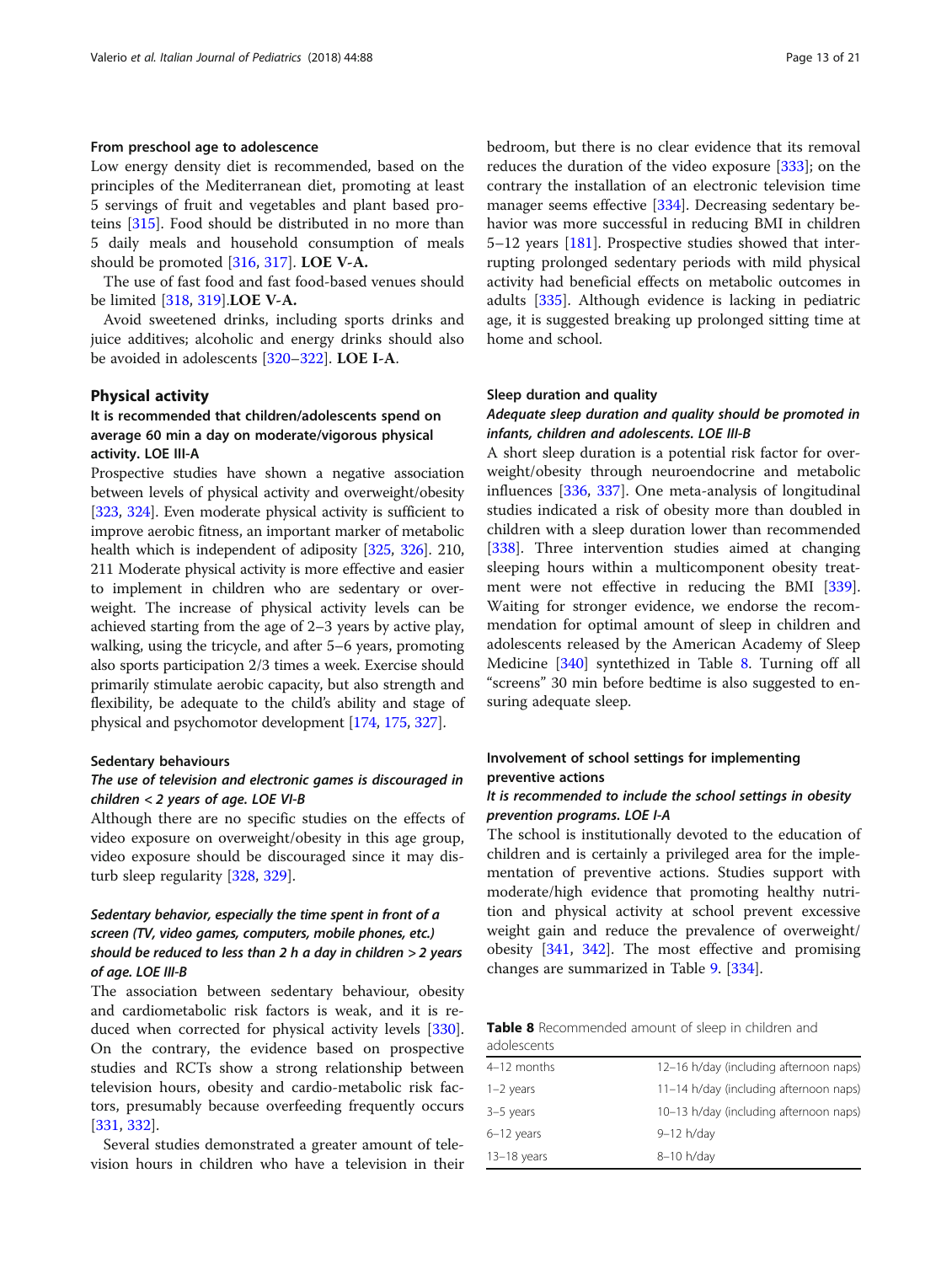<span id="page-13-0"></span>Table 9 Effective environmental strategies to prevent pediatric obesity at school

Support school personnel's strategies for implementing health promotion programs.

Improvement of overall school food environment:

Removal of vending machines selling sugar sweetened beverages or snacks high in fat, sugar or salt; banning sales of this kind of food; reformulation of school lunches to reduce high calorie unhealthy food. Provision of a healthy breakfast Provision of free or low-cost fruit Provision of free/low cost water Improvement of overall school physical activity environment: Increase of the daily formal PA session organized during and after school hours. Availability of school playgrounds for structured/unstructured

PA during and after regular school hours

#### Conclusions

This paper is a Consensus position document on the care of pediatric obesity in children and adolescents produced by experts belonging to the Italian Society for Pediatric Endocrinology and Diabetology and the Italian Society of Pediatrics, and endorsed by the main Italian scientific societies involved in tackling obesity and its complications.

Consistent evidences suggest that the disease-burden of obesity on the overall health starts very early in life and is particularly serious for the development of cardiometabolic disease risk factors during childhood and adolescence and the association with premature mortality in adults. Furthermore, the mechanical and psychosocial comorbidities undermine physical functioning and the health-related quality of life. Several systematic reviews and meta-analyses on treatment and prevention indicate that weight control may be obtained by multicomponent intervention focused on a life-long change in the child's eating habits and lifestyle, involving the whole family and the surrounding social environment (school, communities). The effectiveness of treatment programs based on diet and lifestyle on excess weight reduction was shown only in the short term. Further study is needed to evaluate the effectiveness and safety of the different modalities of treatment, including pharmacotherapy and/or bariatric surgery, in the long term.

# Additional file

[Additional file 1:](https://doi.org/10.1186/s13052-018-0525-6) Level of evidence and grade of recommendations according to the National Guidelines System [[4](#page-14-0)]. (DOCX 15 kb)

#### Abbreviations

BED: Binge eating disorder; BMI: Body mass index; BP: Blood pressure; DBP: Diastolic blood pressure; HbA1c: Hemoglobin glycosilated A1c; HDL-C: HDL-cholesterol; IGT: Impaired glucose tolerance; LOE: Level of evidence; NAFLD: Non-alcoholic fatty liver disease; OGTT: Oral glucose tolerance test; OHS: Obesity hypoventilation syndrome; OSAS: Obstructive sleep apnea syndrome; PCOS: Polycystic ovary syndrome; RCTs: Randomized controlled trials; RYGB: Roux-en Y gastric by-pass; SBP: Systolic blood pressure; SDS: Standard deviation score; T2D: Type 2 diabetes; TG: Triglycerides; WHO: World Health Organization

#### Acknowledgments

The authors thank F. Cerutti, Past President of the Italian Society for Pediatric Endocrinology and Diabetology, G. Corsello, Past President of the Italian Society of Pediatrics, S. Cianfarani, President of the Italian Society for Pediatric Endocrinology and A. Villani, President of the Italian Society of Pediatrics for their support to the realization of this document.

#### Authors' contributions

All the authors reviewed the articles on the literature and contributed to the first draft of specific sections of the manuscript, under the supervision and the coordination of GV, GS and CM; GV, MM and CM revised the final draft. All authors read and approved the final manuscript. The following members of Childhood Obesity Study Group of the Italian Society of Pediatric Endocrinology and Diabetology contributed to the discussion through meetings and electronic communications and approved the content of this Consensus: Vanessa Bianchi (Pisa); Adriana Bobbio (Aosta); Mariella Bruzzese (Locri, Reggio Calabria), Carmen Buongiovanni (Monteforte Irpino, Avellino), Pietro Buono (Napoli), Annalisa Calcagno (Genova), Giuliano Cuccarolo (Venezia), Osvaldo D'Amico (Salerno), Elena De Nitto (Napoli), Grazia Filannino (Ostuni, Brindisi), Franco Francesca (Udine), Daniela Galeazzi (Narni, Terni), Lia Franca Giusti (Lucca), Antonella Gualtieri (Avezzano, L'Aquila), Riccardo Lera (Alessandria), Sonia Lucchesi (Livorno), Elisabetta Modestini (Atri, Teramo), Enza Mozzillo (Napoli), Laura Nanni (Pistoia), Maria Chiara Pellegrin (Trieste), Sonia Peruzzi (Lecce), Paola Peverelli (Belluno), Barbara Predieri (Modena), Ivana Rabbone (Torino), Maria Carolina Salerno (Napoli), Stefano Stagi (Firenze), Maura Sticco (San Prisco, Caserta), Gianluca Tornese (Trieste), Pietro Yiannakou (Albano Laziale, Roma). This article was also approved by Presidents of the following Pediatric scientific societies and associations: A. Caretto (Associazione Italiana di Dietetica e Nutrizione Clinica); C. Catassi (Società Italiana di Gastroenterologia Epatologia e Nutrizione Pediatrica); G. Chiamenti (Italian Federation of Pediatricians Federazione Italiana Medici Pediatri); G. Di Mauro (Società Italiana di Pediatria Preventiva e Sociale); P. Garofalo (Società Italiana di Medicina dell'Adolescenza); M. Picca (Società Italiana delle Cure Primarie); E. Riva (Società Italiana di Nutrizione Pediatrica); P. Sbraccia (Società Italiana di Obesità); F. Zanetto (Associazione Culturale Pediatri).

#### Ethics approval and consent to participate

Not applicable.

#### Consent for publication

Not applicable

#### Competing interests

The authors declare that they have no competing interests.

#### Publisher's Note

Springer Nature remains neutral with regard to jurisdictional claims in published maps and institutional affiliations.

#### Author details

<sup>1</sup>Department of Movement Sciences and Wellbeing, University of Naples Parthenope, via Medina 40, 80133 Naples, Italy. <sup>2</sup>Pediatric Diabetes and Metabolic Disorders Unit, University of Verona, Verona, Italy. <sup>3</sup>Department of Pediatrics, University Hospital of Pisa, Pisa, Italy. <sup>4</sup>Italian Society of Pediatrics (SIP), Rome, Italy. <sup>5</sup>Department of Medical and Surgical Sciences, University Hospital S.Orsola-Malpighi, Bologna, Italy. <sup>6</sup>Department of Health Sciences University of Piemonte Orientale, Novara, Italy. <sup>7</sup> Local health unit, Ferrara Italy. <sup>8</sup>Italian Society for Pediatric Endocrinology and Diabetology (SIEDP), Parma, Italy. <sup>9</sup>Pediatrics Unit, University of Pavia and Fondazione IRCCS Policlinico San Matteo, Pavia, Italy. <sup>10</sup>Local health unit Roma 2, Rome, Italy.<br><sup>11</sup>Italian Society for Obesity (SIO), Francavilla Fontana (Brindisi), Italy. <sup>12</sup>Chair of Pediatrics, University of Chieti, Chieti, Italy. <sup>13</sup>Pediatric Unit, Hospital of Gallipoli, Gallipoli (Lecce), Italy. <sup>14</sup>Autoimmune Endocrine Diseases Unit, Bambino Gesù Children Hospital, IRCCS, Rome, Italy. <sup>15</sup>Department of Internal

Medicine, "S. Maria delle Grazie", Pozzuoli Hospital, Naples, Italy.<br><sup>16</sup>Department of Pediatrics, ARNAS "Civico-Di Cristina-Benfratelli", Palermo,<br>Italy. <sup>17</sup>Pediatric and Neonatal Unit, "G. Mazzini"Hospital, Teramo, Ital <sup>18</sup>Department of Woman, Child and General and Specialized Surgery, University of Campania "Luigi Vanvitelli", Naples, Italy. <sup>19</sup>Artificial Nutrition Unit Bambino Gesù, Children's Hospital, IRCCS, Rome, Italy. <sup>20</sup>Italian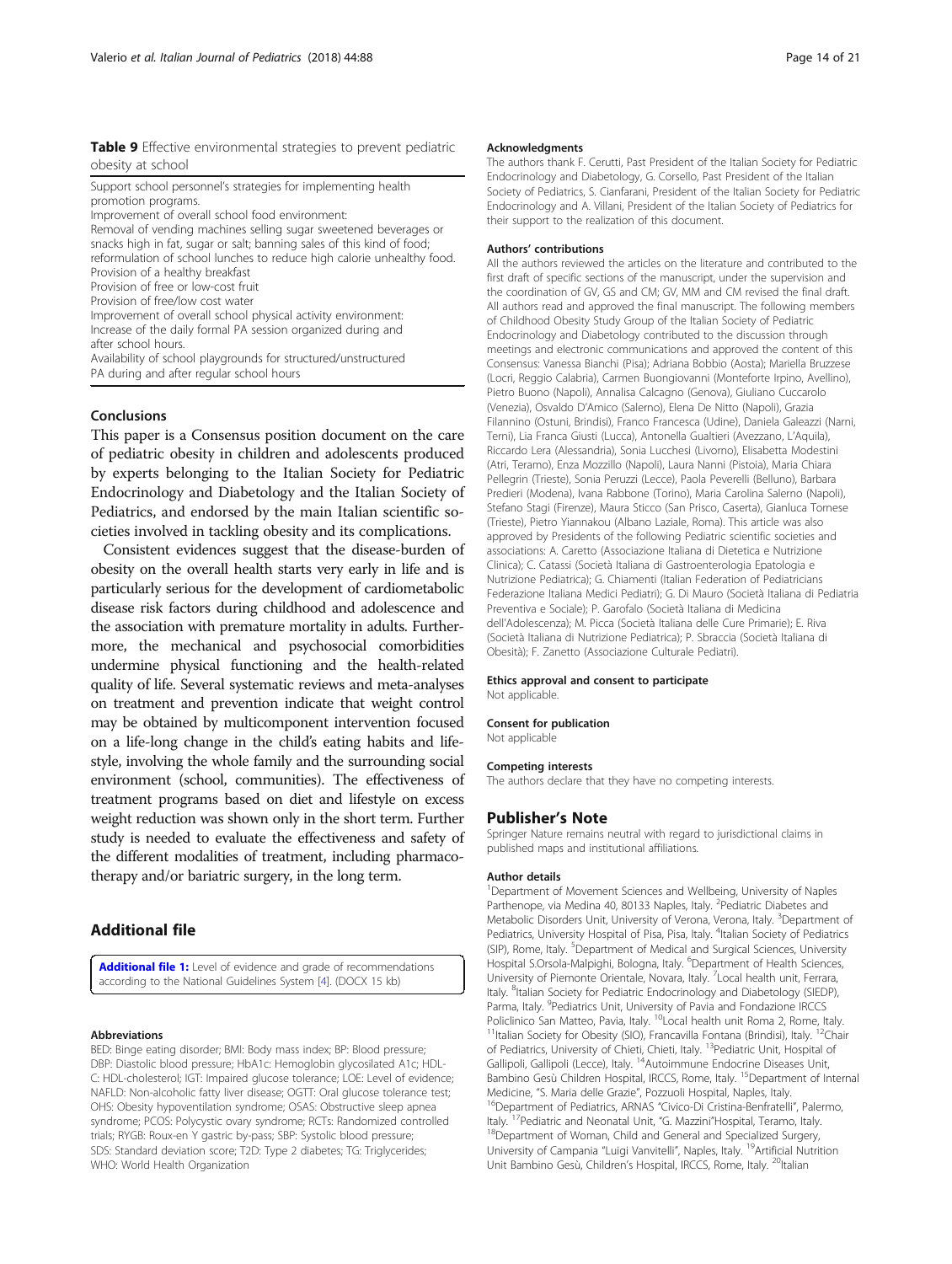<span id="page-14-0"></span>Federation of Pediatricians (FIMP), Venice, Italy. <sup>21</sup>Endocrinology and Diabetology Unit Bambino Gesù Children Hospital, IRCCS, Rome, Italy. <sup>22</sup>Pediatric Unit, S. Chiara Hospital, Trento, Italy.<sup>23</sup>Department of Translational Medical Science, Regional Center for Pediatric Diabetes, University Federico II of Naples, Naples, Italy. <sup>24</sup>Azienda Tutela della Salute (ATS), Milan, Italy.<br><sup>25</sup>Division of Auxology, Istituto Auxologico Italiano, IRCCS, Verbania, Italy. <sup>26</sup>Pediatric Unit, University of Modena and Reggio Emilia, Modena, Italy. <sup>27</sup>Italian Federation of Pediatricians (FIMP), Teramo, Italy. <sup>28</sup>Department of Neurosurgery and Rehabilitation, AORN Santobono Pausilipon, Naples, Italy. <sup>29</sup>Local health unit Napoli 3 sud, Torre del Greco (Naples), Italy. <sup>30</sup>Research Area for Multifactorial Diseases, Children's Hospital Bambino Gesù, Rome, Italy. <sup>31</sup> Istituto Ortopedico Rizzoli, Bologna, Italy. <sup>32</sup> Pediatric Unit, "Infermi" Hospital, Rimini, Italy. <sup>33</sup>Pediatric Diabetes and Metabolic Disorders Unit, University Hospital of Verona, Verona, Italy. 34Nutrition Unit, Bambino Gesù Children's Hospital IRCCS, Rome, Italy. 35Local health unit (AULSS) 6 Euganea, Padova, Italy. <sup>36</sup>Department of Pediatrics and Infantile Neuropsychiatry, Sapienza University of Rome, Rome, Italy. 37Hepatometabolic Unit, Bambino Gesù Children's Hospital, IRCSS, Rome, Italy. 38Pediatric Unit, Verona University Medical School, Verona, Italy. <sup>39</sup>Italian Federation of Pediatricians<br>(FIMP), Catania, Italy. <sup>40</sup>Pediatric obesity Unit, ASP of Ragusa, Ragusa, Italy. <sup>41</sup>Oasi Research Institute –IRCCS, Troina (Ragusa), Italy. <sup>42</sup>Department of Obstetrics, Gynaecology and Paediatrics, Arcispedale S.Maria Nuova-IRCCS, Reggio Emilia, Italy. <sup>43</sup>Italian Society for Pediatric Endocrinology and Diabetology (SIEDP), Ferrara, Italy. <sup>44</sup>Pediatric Unit, ASST-Rhodense, Rho (Milan), Italy. 45Deparment of Pediatrics, San Paolo Hospital, University of Milan, Milan, Italy. <sup>46</sup>Department of Social Sciences, University of Naples Federico II, Naples, Italy.

#### Received: 8 January 2018 Accepted: 7 June 2018 Published online: 31 July 2018

#### References

- 1. Spinelli A, Nardone P, Buoncristiano M, Lauria L, Pierannunzio D. Centro nazionale per la prevenzione delle malattie e la promozione della salute, Cnapps-Iss. OKkio alla Salute: i dati nazionali. 2016; [http://www.epicentro.iss.](http://www.epicentro.iss.it/okkioallasalute/dati2016.asp) [it/okkioallasalute/dati2016.asp](http://www.epicentro.iss.it/okkioallasalute/dati2016.asp)
- Valerio G, Licenziati MR, Manco M, et al. Health consequences of obesity in children and adolescents. Minerva Pediatr. 2014;66:381–414.
- 3. Società Italiana di Pediatria Obesità del bambino e dell'adolescente: Consensus su prevenzione, diagnosi e terapia. Argomenti di Pediatria 1/06. Milano: Istituto Scotti Bassani; 2006.
- 4. Programma nazionale Linee Guida Manuale metodologico. Come produrre, diffondere e aggiornare raccomandazioni per la pratica clinica. Maggio. 2002. [http://old.iss.it/binary/lgmr2/cont/Manuale\\_PNLG.1234439852.pdf](http://old.iss.it/binary/lgmr2/cont/Manuale_PNLG.1234439852.pdf).
- 5. WHO Multicentre Growth Reference Study Group. WHO child growth standards based on length/height, weight and age. Acta Paediatr Suppl. 2006;450:76–85.
- 6. de Onis M, Onyango AW, Borghi E, Siyam A, Nishida C, Siekmann J. Development of a WHO growth reference for school-aged children and adolescents. Bull WHO. 2007;85:660–7.
- 7. Cacciari E, Milani S, Balsamo A, et al. Italian cross-sectional growth charts for height, weight and BMI (2 to 20 yr). J Endocrinol Investig. 2006;29:581–93.
- Valerio G, Balsamo A, Baroni MG, et al. Childhood obesity classification systems and cardiometabolic risk factors: a comparison of the Italian, World Health Organization and international obesity task force references. It J Pediatr. 2017;43(Suppl 1):19.
- 9. Barlow SE, Expert Committee. Recommendations regarding the prevention, assessment and treatment of child and adolescent overweight and obesity: summary report. Pediatrics. 2007;120(Suppl 4):S164–92.
- 10. de Onis M, Lobstein T. Defining obesity risk status in the general childhood population: which cut-offs should we use? Int J Pediatr Obes. 2010;5:458–60.
- 11. de Onis M, Martínez-Costa C, Núñez F, Nguefack-Tsague G, Montal A, Brines J. Association between WHO cut-offs for childhood overweight and obesity and cardiometabolic risk. Public Health Nutr. 2013;16:625–30.
- 12. Kelly AS, Barlow SE, Rao G, Inge TH, Hayman LL, Steinberger J, Urbina EM, Ewing LJ, Daniels SR, American Heart Association Atherosclerosis, Hypertension, and Obesity in the Young Committee of the Council on Cardiovascular Disease in the Young, Council on Nutrition, Physical Activity and Metabolism, and Council on Clinical Cardiology. Severe obesity in children and adolescents: identification, associated health risks, and

treatment approaches: a scientific statement from the American Heart Association. Circulation. 2013;128:1689–712.

- 13. Martos-Moreno GÁ, Barrios V, Muñoz-Calvo MT, Pozo J, Chowen JA, Argente J. Principles and pitfalls in the differential diagnosis and management of childhood obesities. Adv Nutr. 2014;5:299S–305S.
- 14. Mason K, Page L, Balikcioglu PG. Screening for hormonal, monogenic, and syndromic disorders in obese infants and children. Pediatr Ann. 2014;43:e218–24.
- 15. Angulo MA, Butler MG, Cataletto ME. Prader-Willi syndrome: a review of clinical, genetic, and endocrine findings. J Endocrinol Investig. 2015;38:1249–63.
- 16. Khan SA, Muhammad N, Khan MA, Kamal A, Rehman ZU, Khan S. Genetics of human Bardet–Biedl syndrome, an updates. Clin Genet. 2016;90:3–15.
- 17. Marshall JD, Muller J, Collin GB, et al. Alström syndrome: mutation spectrum of ALMS1. Hum Mutat. 2015;36:660–8.
- 18. Douzgou S, Petersen MB. Clinical variability of genetic isolates of Cohen syndrome. Clin Genet. 2011;79:501–6.
- 19. Mangelsdorf M, Chevrier E, Mustonen A, Picketts DJ. Börjeson-Forssman-Lehmann syndrome due to a novel plant homeodomain zinc finger mutation in the PHF6 gene. J Child Neurol. 2009;24:610–4.
- 20. Twigg SR, Lloyd D, Jenkins D, et al. Mutations in multidomain protein MEGF8 identify a carpenter syndrome subtype associated with defective lateralization. Am J Hum Genet. 2012;91:897–905.
- 21. Basil JS, Santoro SL, Martin LJ, Healy KW, Chini BA, Saal HM. Retrospective study of obesity in children with Down syndrome. J Pediatr. 2016;173:143–8.
- 22. Bojesen A, Kristensen K, Birkebaek NH, et al. The metabolic syndrome is frequent in Klinefelter's syndrome and is associated with abdominal obesity and hypogonadism. Diabetes Care. 2006;29:1591–8.
- 23. Calcaterra V, Brambilla P, Maffè GC, et al. Metabolic syndrome in turner syndrome and relation between body composition and clinical, genetic, and ultrasonographic characteristics. Metab Syndr Relat Disord. 2014;12:159–64.
- 24. Albuquerque D, Stice E, Rodríguez-López R, Manco L, Nóbrega C. Current review of genetics of human obesity: from molecular mechanisms to an evolutionary perspective. Mol Gen Genomics. 2015;290:1191–21.
- 25. Huvenne H, Dubern B, Clément K, Poitou C. Rare genetic forms of obesity: clinical approach and current treatments in 2016. Obes Facts. 2016;9:158–73.
- 26. Genovesi S, Antolini L, Giussani M, et al. Hypertension, prehypertension, and transient elevated blood pressure in children: association with weight excess and waist circumference. Am J Hypertens. 2010;23:756–61.
- 27. Friedemann C, Heneghan C, Mahtani K, Thompson M, Perera R, Ward AM. Cardiovascular disease risk in healthy children and its association with body mass index: systematic review and meta-analysis. BMJ. 2012;345:e4759.
- 28. Lo JC, Chandra M, Sinaiko A, et al. Severe obesity in children: prevalence, persistence and relation to hypertension. Int J Pediatr Endocrinol. 2014;2014:3.
- 29. Rosner B, Cook NR, Daniels S, Falkner B. Childhood blood pressure trends and risk factors for high blood pressure: the NHANES experience 1988-2008. Hypertension. 2013;62:247–54.
- 30. Wirix AJ, Nauta J, Groothoff JW, et al. Is the prevalence of hypertension in overweight children overestimated? Arch Dis Child. 2016;101:998–1003.
- 31. Strambi M, Giussani M, Ambruzzi MA, et al. Novelty in hypertension in children and adolescents: focus on hypertension during the first year of life, use and interpretation of ambulatory blood pressure monitoring, role of physical activity in prevention and treatment, simple carbohydrates and uric acid as risk factors. Ital J Pediatr. 2016;42:69.
- 32. National High Blood Pressure Education Program Working Group on High Blood Pressure in Children and Adolescents. The fourth report on the diagnosis, evaluation, and treatment of high blood pressure in children and adolescents. Pediatrics. 2004;114:555–76.
- 33. Lurbe E, Agabiti-Rosei E, Cruickshank JK, et al. European Society of Hypertension guidelines for the management of high blood pressure in children and adolescents. J Hypertens. 2016;34:1887–920.
- 34. Spagnolo A, Giussani M, Ambruzzi AM, et al. Focus on prevention, diagnosis and treatment of hypertension in children and adolescents. Ital J Pediatr. 2013;39:20.
- 35. Estrada E, Eneli I, Hampl S, et al. Children's hospital association consensus statements for comorbidities of childhood obesity. Child Obes. 2014;10:304–17.
- 36. Di Bonito P, Moio N, Sibilio G, et al. Cardiometabolic phenotype in children with obesity. J Pediatr. 2014;165:1184–9.
- 37. Pieruzzi F, Antolini L, Salerno FR, et al. The role of blood pressure, body weight and fat distribution on left ventricular mass, diastolic function and cardiac geometry in children. J Hypertens. 2015;33:1182–92.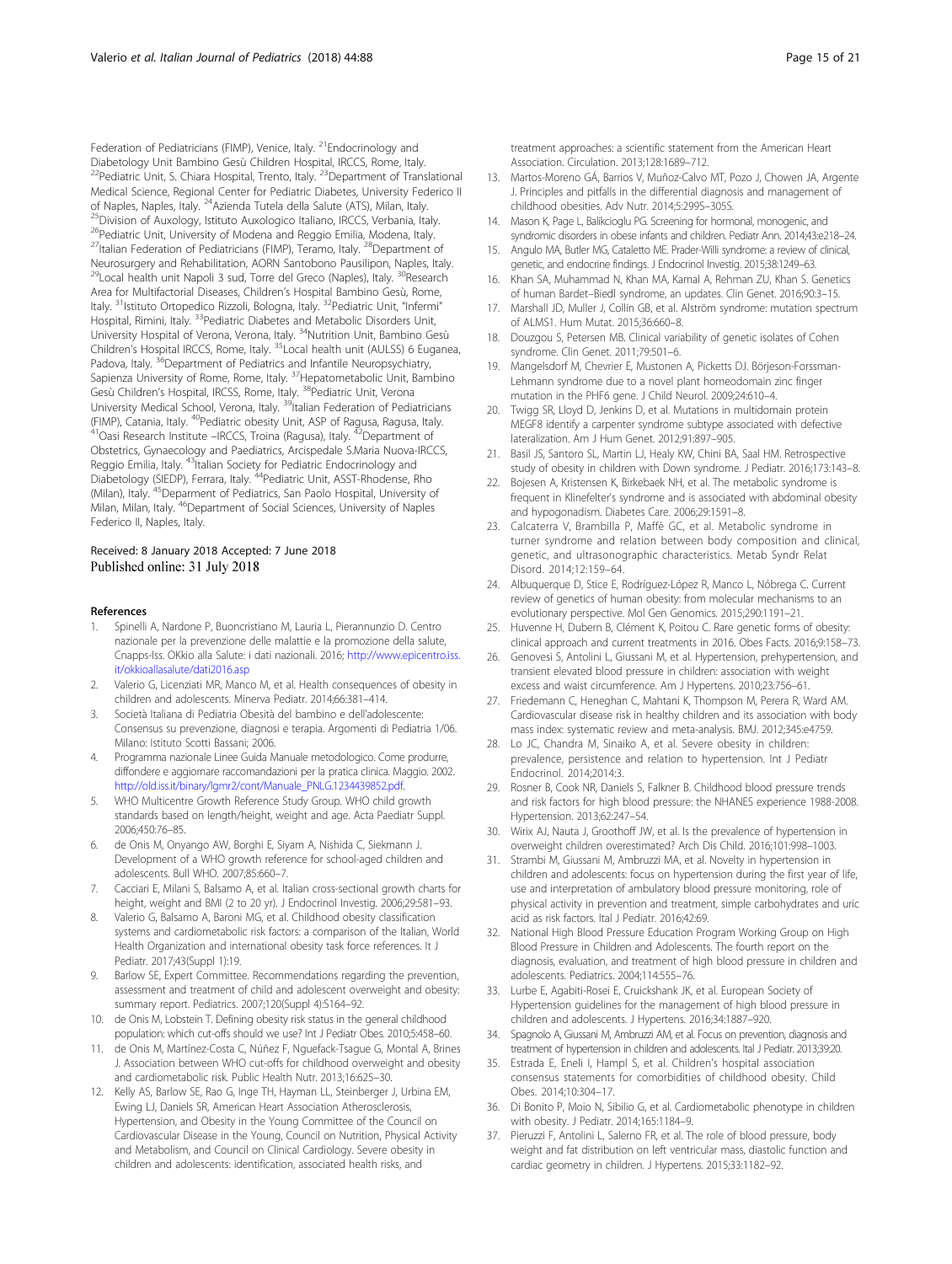- <span id="page-15-0"></span>38. American Diabetes Association. Classification and diagnosis of diabetes. Sec. 2. In standards of medical Care in Diabetes-2016. Diabetes Care. 2016; 39(Suppl. 1):S13–22.
- 39. Zhang X, Gregg EW, Williamson DF, et al. A1C level and future risk of diabetes: a systematic review. Diabetes Care. 2010;33:1665–73.
- 40. Kester LM, Hey H, Hannon TS. Using hemoglobin A1c for prediabetes and diabetes diagnosis in adolescents: can adult recommendations be upheld for pediatric use? J Adolesc Health. 2012;50:321–3.
- 41. Springer SC, Silverstein J, Copeland K, et al. Management of type 2 diabetes mellitus in children and adolescents. Pediatrics. 2013;131:e648–64.
- Kapadia CR. Are the ADA hemoglobin a(1c) criteria relevant for the diagnosis of type 2 diabetes in youth? Curr Diab Rep. 2013;13:51–5.
- 43. Di Bonito P, Pacifico L, Chiesa C, et al. Impaired fasting glucose and impaired glucose tolerance in children and adolescents with overweight/ obesity. J Endocrinol Investig. 2017 Apr;40(4):409–16.
- 44. Maffeis C, Pinelli L, Brambilla P, et al. Fasting plasma glucose (FPG) and the risk of impaired glucose tolerance in obese children and adolescents. Obesity (Silver Spring). 2010;18:1437–42.
- 45. Bedogni G, Gastaldelli A, Manco M, et al. Relationship between fatty liver and glucose metabolsim: a cross-sectional study in 571 obese children. Nutr Metab Cardiovasc Dis. 2012;22:120–6.
- 46. Morandi A, Maschio M, Marigliano M, et al. Screening for impaired glucose tolerance in obese children and adolescents: a validation and implementation study. Pediatr Obes. 2014;9:17–25.
- 47. Manco M, Grugni G, Di Pietro M, et al. Triglycerides-to-HDL cholesterol ratio as screening tool for impaired glucose tolerance in obese children and adolescents. Acta Diabetol. 2016;53:493–8.
- 48. Korsten-Reck U, Kromeyer-Hauschild K, Korsten K, Baumstark MW, Dickhuth HH, Berg A. Frequency of secondary dyslipidemia in obese children. Vasc Health Risk Manag. 2008;4:1089–94.
- 49. Casavalle PL, Lifshitz F, Romano LS, et al. Prevalence of dyslipidemia and metabolic syndrome risk factor in overweight and obese children. Pediatr Endocrinol Rev. 2014;12:213–23.
- 50. Morrison JA, Glueck CJ, Woo JG, Wang P. Risk factors for cardiovascular disease and type 2 diabetes retained from childhood to adulthood predict adult outcomes: the Princeton LRC follow-up study. Int J Pediatr Endocrinol. 2012;2012:6.
- 51. National Institutes of Health National Heart, Lung, and Blood Institute. Expert panel on integrated pediatric guideline for cardiovascular health and risk reduction in children and adolescents: summary report. Pediatrics. 2011; 128:S1–S446.
- 52. Peterson AL, McBride PE. A review of guidelines for dyslipidemia in children and adolescents. WMJ. 2012;111:274–81.
- 53. Campagna F, Martino F, Bifolco M, et al. Detection of familial hypercholesterolemia in a cohort of children with hypercholesterolemia: results of a family and DNA-based screening. Atherosclerosis. 2008;196:356–64.
- 54. Pacifico L, Bonci E, Andreoli G, et al. Association of serum triglyceride-to-HDL cholesterol ratio with carotid artery intima-media thickness, insulin resistance and nonalcoholic fatty liver disease in children and adolescents. Nutr Metab Cardiovasc Dis. 2014;24:737–43.
- 55. Di Bonito P, Valerio G, Grugni G, et al. Comparison of non-HDL-cholesterol versus triglycerides-to-HDL-cholesterol ratio in relation to cardiometabolic risk factors and preclinical organ damage in overweight/obese children: the CARITALY study. Nutr Metab Cardiovasc Dis. 2015;25:489–94.
- 56. Di Bonito P, Moio N, Scilla C, et al. Usefulness of the high triglyceride-to-HDL cholesterol ratio to identify cardiometabolic risk factors and preclinical signs of organ damage in outpatient children. Diabetes Care. 2012;35:158–62.
- 57. Schwimmer JB, Deutsch R, Kahen T, Lavine JE, Stanley C, Behling C. Prevalence of fatty liver in children and adolescents. Pediatrics. 2006;118:1388–93.
- 58. Feldstein AE, Charatcharoenwitthaya P, Treeprasertsuk S, Benson JT, Enders FB, Angulo P. The natural history of non-alcoholic fatty liver disease in children: a follow-up study for up to 20 years. Gut. 2009;58:1538–44.
- 59. Schwimmer JB, Dunn W, Norman GJ, et al. SAFETY study: alanine aminotransferase cutoff values are set too high for reliable detection of pediatric chronic liver disease. Gastroenterology. 2010;138:1357–64. 1364.e1-2
- 60. Koot BG, van der Baan-Slootweg OH, Tamminga-Smeulders CL, et al. Lifestyle intervention for non alcoholic fatty liver disease: prospective cohort study of its efficacy and factors related to improvement. Arch Dis Child. 2011;96:669–74.
- 61. Vajro P, Lenta S, Socha P, et al. Diagnosis of nonalcoholic fatty liver disease in children and adolescents: position paper of the ESPGHAN hepatology committee. J Pediatr Gastroenterol Nutr. 2012;54:700–13.
- 62. Nobili V, Alkhouri N, Alisi A, et al. Retinol-binding protein 4: a promising circulating marker of liver damage in pediatric nonalcoholic fatty liver disease. Clin Gastroenterol Hepatol. 2009;7:575–9.
- 63. Lebensztejn DM, Wierzbicka A, Socha P, et al. Cytokeratin-18 and hyaluronic acid levels predict liver fibrosis in children with non-alcoholic fatty liver disease. Acta Biochim Pol. 2011;58:563–6.
- 64. Alkhouri N, Mansoor S, Giammaria P, Liccardo D, Lopez R, Nobili V. The development of the pediatric NAFLD fibrosis score (PNFS) to predict the presence of advanced fibrosis in children with nonalcoholic fatty liver disease. PLoS One. 2014;9:e104558.
- 65. Marzuillo P, Grandone A, Perrone L, Miraglia Del Giudice E. Controversy in the diagnosis of pediatric non-alcoholic fatty liver disease. World J Gastroenterol. 2015;21:6444–50.
- 66. Goyal NP, Schwimmer JB. The progression and natural history of pediatric nonalcoholic fatty liver disease. Clin Liver Dis. 2016;20:325–38.
- Maffeis C, Banzato C, Rigotti F, et al. Biochemical parameters and anthropometry predict NAFLD in obese children. J Pediatr Gastroenterol Nutr. 2011;53:590–3.
- 68. Kaechele V, Wabitsch M, Thiere D, et al. Prevalence of gallbladder stone disease in obese children and adolescents: influence of the degree of obesity, sex, and pubertal development. J Pediatr Gastroenterol Nutr. 2006; 42:66–70.
- 69. Mehta S, Lopez ME, Chumpitazi BP, Mazziotti MV, Brandt ML, Fishman DS. Clinical characteristics and risk factors for symptomatic pediatric gallbladder disease. Pediatrics. 2012;129:e82–8.
- 70. Heida A, Koot BG, vd Baan-Slootweg OH, et al. Gallstone disease in severely obese children participating in a lifestyle intervention program: incidence and risk factors. Int J Obes. 2014;38:950–3.
- 71. Svensson J, Makin E. Gallstone disease in children. Semin Pediatr Surg. 2012; 21:255–65.
- 72. Koebnick C, Smith N, Black MH, et al. Pediatric obesity and gallstone disease. J Pediatr Gastroenterol Nutr. 2012;55:328–33.
- 73. Fradin K, Racine AD, Belamarich PF. Obesity and synmptomatic cholelithiasis in childhood: epidemiologic and case-control evidence for a strong relationship. J Pediatr Gastroenterol Nutr. 2014;58:102–6.
- 74. Størdal K, Johannesdottir GB, Bentsen BS, Carlsen KC, Sandvik L. Asthma and overweight are associated with symptoms of gastro-oesophageal reflux. Acta Paediatr. 2006;95:1197–201.
- 75. Malaty HM, Fraley JK, Abudayyeh S, et al. Obesity and gastroesophageal reflux disease and gastroesophageal reflux symptoms in children. Clin Exp Gastroenterol. 2009;2:31–6.
- 76. Pashankar DS, Corbin Z, Shah SK, Caprio S. Increased prevalence of gastroesophageal reflux symptoms in obese children evaluated in an academic medical center. J Clin Gastroenterol. 2009;43:410–3.
- 77. Teitelbaum JE, Sinha P, Micale M, Yeung S, Jaeger J. Obesity is related to multiple functional abdominal diseases. J Pediatr. 2009;154:444–6.
- 78. Koebnick C, Getahun D, Smith N, Porter AH, Der-Sarkissian JK, Jacobsen SJ. Extreme childhood obesity is associated with increased risk for gastroesophageal reflux disease in a large population-based study. Int J Pediatr Obes. 2011;6:e257–63.
- 79. Davies I, Burman-Roy S, Murphy MS. Guideline development group. Gastrooesophageal reflux disease in children: NICE guidance. BMJ. 2015;350:g7703.
- 80. Rotterdam ESHRE/ASRM-sponsored PCOS consensus workshop group. Revised 2003 consensus on diagnostic criteria and long-term health risks related to polycystic ovary syndrome (PCOS). Hum Reprod. 2004;19:41–7.
- 81. Azziz R, Carmina E, Dewailly D, et al. Position statement: criteria for defining polycystic ovary syndrome as a predominantly hyperandrogenic syndrome: an androgen excess society guideline. J Clin Endocrinol Metab. 2006;91:4237–45.
- 82. Amsterdam ESHRE/ASRM-Sponsored 3rd PCOS Consensus Workshop Group. Consensus on women's health aspects of polycystic ovary syndrome (PCOS). Hum Reprod. 2012;27:14–24.
- 83. Carmina E, Oberfield SE, Lobo RA. The diagnosis of polycystic ovary syndrome in adolescents. Am J Obstet Gynecol. 2010;203:201–5.
- 84. Conway G, Dewailly D, Diamanti-Kandarakis E, et al. European survey of diagnosis and management of the polycystic ovary syndrome: results of the ESE PCOS special interest Group's questionnaire.; ESE PCOS special interest group. Eur J Endocrinol. 2014;171:489–98.
- 85. Santamaria F, Montella S, Pietrobelli A. Obesity and pulmonary disease: unanswered questions. Obes Rev. 2012;13:822–33.
- 86. Delgado J, Barranco P, Quirce S. Obesity and asthma. J Investig Allergol Clin Immunol. 2008;18:420–5.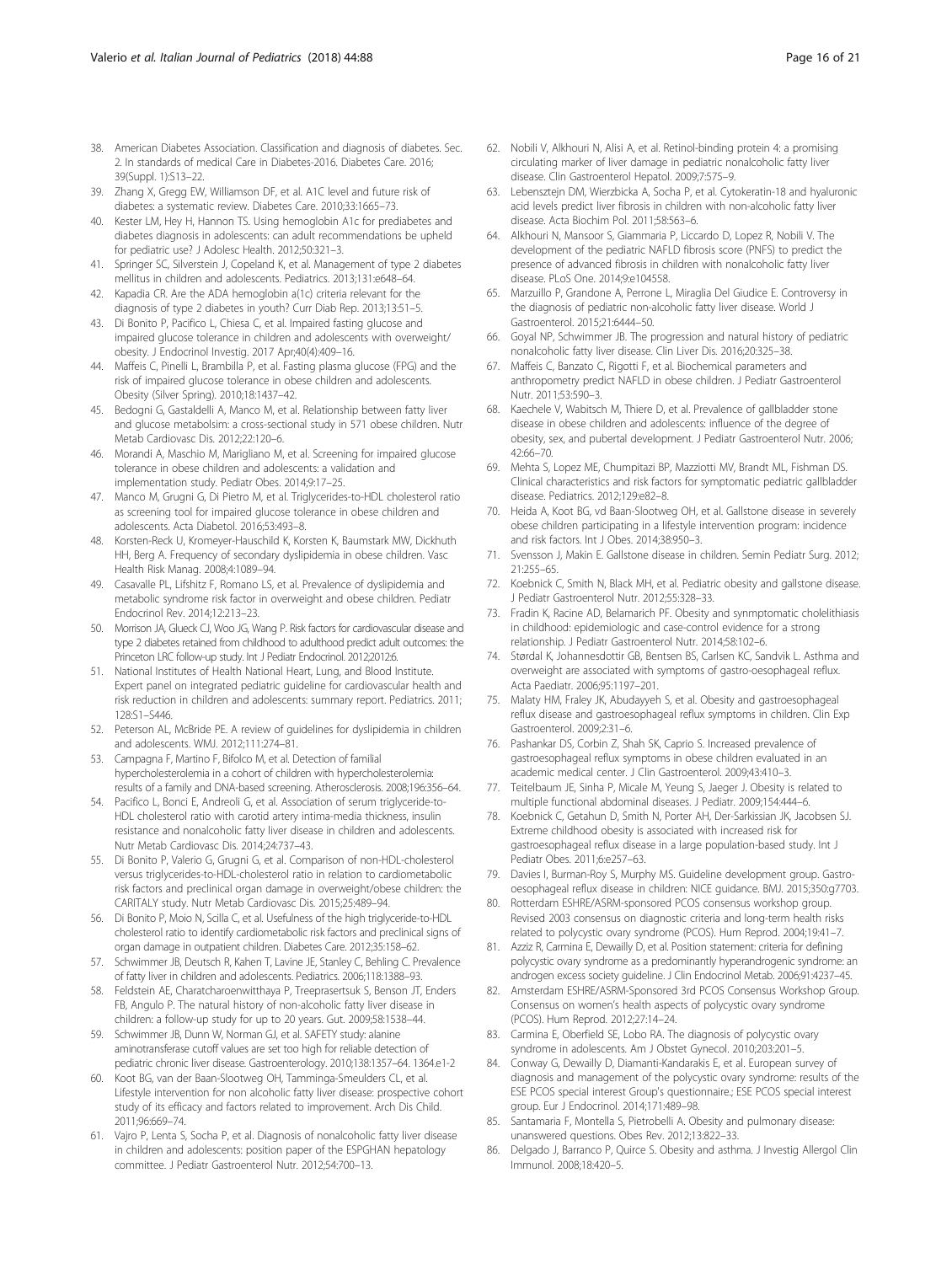- <span id="page-16-0"></span>87. Verhulst SL, Aerts L, Jacobs S, et al. Sleep-disordered breathing, obesity, and airway inflammation in children and adolescents. Chest. 2008;34:1169–75.
- 88. Kang KT, Weng WC, Lee PL, Hsu WC. Central sleep apnea in obese children with sleep-disordered breathing. Int J Obes. 2014;38:27–31.
- 89. Boxer GH, Bauer AM, Miller BD. Obesity-hypoventilation in childhood. Am J Acad Child Adolesc Psychiatry. 1988;27:552–8.
- 90. Rosen CL. Clinical features of obstructive sleep apnea hypoventilation syndrome in otherwise healthy children. Pediatr Pulmonol. 1999;27:403–9.
- 91. American Academy of Pediatrics. Diagnosis and management of childhood obstructive sleep apnea syndrome. Pediatrics. 2012;130:713–56.
- 92. Gachelin E, Reynaud R, Dubus JC, Stremler-Le BN. Detection and treatment of respiratory disorders in obese children: obstructive sleep apnea syndrome and obesity hypoventilation syndrome. Arch Pediatr. 2015;22:908–15.
- 93. McLachlan CR, Poulton R, Car G, et al. Adiposity, asthma, and airway inflammation. J Allergy Clin Immunol. 2007;119:634–9.
- 94. Santamaria F, Montella S, De Stefano S, et al. Asthma, atopy, and airway inflammation in obese children. J Allergy Clin Immunol. 2007;120:965–7.
- 95. Vitelli O, Tabarrini A, Miano S, et al. Impact of obesity on cognitive outcome in children with sleep-disordered breathing. Sleep Med. 2015;16:625–30.
- 96. Wearing SC, Hennig EM, Byrne NM, Steele JR, Hills AP. Musculoskeletal disorders associated with obesity: a biomechanical perspective. Obes Rev. 2006;7:239–50.
- 97. Chan G, Chen CT. Musculoskeletal effects of obesity. Curr Opin Pediatr. 2009;21:65–70.
- 98. Bhatia NN, Pirpiris M, Otsuka NY. Body mass index in patients with slipped capital femoral epiphysis. J Pediatr Orthop. 2006;26:197–9.
- 99. Loder RT, Skopelja EN. The epidemiology and demographics of slipped capital femoral epiphysis. ISRN Orthop. 2011;2011:486512.
- 100. Sabharwal S. Blount disease: an update. Orthop Clin North Am. 2015;46:37–47.
- 101. Bout-Tabaku S, Shults J, Zemel BS, et al. Obesity is associated with greater valgus knee alignment in pubertal children, and higher body mass index is associated with greater variability in knee alignment in girls. J Rheumatol. 2015;42:126–33.
- 102. Jankowicz-Szymanska A, Mikolajczyk E. Genu valgum and flat feet in children with healthy and excessive body weight. Pediatr Phys Ther. 2016; 28:200–6.
- 103. Stolzman S, Irby MB, Callahan AB, Skelton JA. Pes planus and paediatric obesity: a systematic review of the literature. Clin Obes. 2015;5:52–9.
- 104. Loder RT, Aronsson DD, Weinstein SL, Breur GJ, Ganz R, Leunig M. Slipped capital femoral epiphysis. Instr Course Lect. 2008;57:473–98.
- 105. Harris EJ, Vanore JV, Thomas JL, et al. Diagnosis and treatment of pediatric flatfoot. J Foot Ankle Surg. 2004;43:341–73.
- 106. Taylor ED, Theim KR, Mirch MC, et al. Orthopedic complications of overweight in children and adolescents. Pediatrics. 2006;117:2167–74.
- 107. Lazar-Antman MA, Leet AI. Effects of obesity on pediatric fracture care and management. J Bone Joint Surg Am. 2012;94:855–61.
- 108. Valerio G, Gallè F, Mancusi C, et al. Prevalence of overweight in children with bone fractures: a case control study. BMC Pediatr. 2012;12:166.
- 109. Skaggs DL, Loro ML, Pitukcheewanont P, Tolo V, Gilsanz V. Increased body weight and decreased radial cross-sectional dimensions in girls with forearm fractures. J Bone Miner Res. 2001;16:1337–42.
- 110. Bachrach LK, Sills IN. Section on endocrinology. Bone densitometry in children and adolescents. Pediatrics. 2011;127:189–94.
- 111. Wang Y, Chen X, Song Y, Caballero B, Cheskin LJ. Association between obesity and kidney disease: a systematic review and meta-analysis. Kidney Int. 2008;73:19–33.
- 112. Savino A, Pelliccia P, Chiarelli F, Mohn A. Obesity-related renal injury in childhood. Horm Res Pædiatrics. 2010;73:303–11.
- 113. Filler G, Reimão SM, Kathiravelu A, Grimmer J, Feber J, Drukker A. Pediatric nephrology patients are overweight: 20 years' experience in a single Canadian tertiary pediatric nephrology clinic. Int Urol Nephrol. 2007;39:1235–40.
- 114. Espinoza R, Gracida C, Cancino J, Ibarra A. Effect of obese living donors on the outcome and metabolic features in recipients of kidney transplantation. Transplant Proc. 2006;38:888–9.
- 115. Burgert TS, Dziura J, Yeckel C, et al. Microalbuminuria in pediatric obesity: prevalence and relation to other cardiovascular risk factors. Int J Obes. 2006; 30:273–80.
- 116. Hirschler V, Molinari C, Maccallini G, Aranda C. Is albuminuria associated with obesity in school children? Pediatr Diabetes. 2010;11:322–30.
- 117. Savino A, Pelliccia P, Giannini C, et al. Implications for kidney disease in obese children and adolescents. Pediatr Nephrol. 2011;26:749–58.
- 118. Franchini S, Savino A, Marcovecchio ML, Tumini S, Chiarelli F, Mohn A. The effect of obesity and type 1 diabetes on renal function in children and adolescents. Pediatr Diabetes. 2015;16:427–33.
- 119. Goknar N, Oktem F, Ozgen IT, et al. Determination of early urinary renal injury markers in obese children. Pediatr Nephrol. 2015;30:139–44.
- 120. Stevenson SB. Pseudotumor cerebri: yet another reason to fight obesity. J Pediatr Health Care. 2008;22:40–3.
- 121. Markey KA, Mollan SP, Jensen RH, Sinclair AJ. Understanding idiopathic intracranial hypertension: mechanisms, management, and future directions. Lancet Neurol. 2016;15:78–91.
- 122. Paley GL, Sheldon CA, Burrows EK, Chilutti MR, Liu GT, McCormack SE. Overweight and obesity in pediatric secondary pseudotumor cerebri syndrome. Am J Ophthalmol. 2015;159:344–52.
- 123. Brara SM, Koebnick C, Porter AH, Langer-Gould A. Pediatric idiopathic intracranial hypertension and extreme childhood obesity. J Pediatr. 2012;161:602–7.
- 124. Salpietro V, Chimenz R, Arrigo T, Ruggieri M. Pediatric idiopathic intracranial hypertension and extreme childhood obesity: a role for weight gain. J Pediatr. 2013;162:1084.
- 125. Stiebel-Kalish H, Serov I, Sella R, Chodick G, Snir M. Childhood overweight or obesity increases the risk of IIH recurrence fivefold. Int J Obes. 2014;38: 1475–7.
- 126. Bassan H, Berkner L, Stolovitch C, Kesler A. Asymptomatic idiopathic intracranial hypertension in children. Acta Neurol Scand. 2008;118:251–5.
- 127. Friedman DI, Liu GT, Digre KB. Revised diagnostic criteria for the pseudotumor cerebri syndrome in adults and children. Neurology. 2013;81: 1159–65.
- 128. Ravid S, Shahar E, Schiff A, Gordon S. Obesity in children with headaches: association with headache type, frequency, and disability. Headache. 2013; 53:954–61.
- 129. Oakley CB, Scher AI, Recober A, Peterlin BL. Headache and obesity in the pediatric population. Curr Pain Headache Rep. 2014;18:416.
- 130. Robberstad L, Dyb G, Hagen K, Stovner LJ, Holmen TL, Zwart JA. An unfavorable lifestyle and recurrent headaches among adolescents: the HUNT study. Neurology. 2010;75:712–7.
- 131. Verrotti A, Agostinelli S, D'Egidio C, et al. Impact of a weight loss program on migraine in obese adolescents. Eur J Neurol. 2013;20:394–7.
- 132. Anderson SE, Cohen P, Naumova EN, Jacques PF, Must A. Adolescent obesity and risk for subsequent major depressive disorder and anxiety disorder: prospective evidence. Psychosom Med. 2007;69:740–7.
- 133. Roth B, Munsch S, Meyer A, Isler E, Schneider S. The association between mothers psychopatology, childrens' competences and psychopatological well-being in obese children. Eat Weight Disord. 2008;13:129–36.
- 134. Vander Wal JS, Mitchell ER. Psychological complications of pediatric obesity. Pediatr Clin N Am. 2011;58:1393–401.
- 135. Latzer Y, Stein D. A review of the psychological and familial perspectives of childhood obesity. J Eat Disord. 2013;1:7.
- 136. American Psychiatric Association. Diagnostic and Statistical Manual of Mental Disorders: Diagnostic and Statistical Manual of Mental Disorders, Fifth Edition. Arlington: American Psychiatric Association; 2013.
- 137. Glasofer DR, Tanofsky-Kraff M, Eddy KT, et al. Binge eating in overweight treatment-seeking adolescents. J Pediatr Psychol. 2007;32:95–105.
- 138. Sonneville KR, Calzo JP, Horton NJ, et al. Childhood hyperactivity/inattention and eating disturbances predict binge eating in adolescence. Psychol Med. 2015;22:1–10.
- 139. Amianto F, Ottone L, Abbate Daga G, Fassino S. Binge-eating disorder diagnosis and treatment: a recap in front of DSM-5. BMC Psychiatry. 2015;15:70.
- 140. Astrup A, Raben A, Geiker N. The role of higher protein diets in weight control and obesity-related comorbidities. Int J Obes. 2015;39:721–6.
- 141. Epstein LH, Valoski A, Wing RR, McCurley J. Ten-year follow-up of behavioral, family-based treatment for obese children. JAMA. 1990;264:2519–23.
- 142. Golan M, Weizman A. Familial approach to the treatment of childhood obesity: conceptual model. J Nutr Educ Behav. 2001;33:102–7.
- 143. Golan M, Crow S. Targeting parents exclusively in the treatment of childhood obesity: long-term results. Obes Res. 2004;12:357–61.
- 144. Hollands GJ, Shemilt I, Marteau TM, et al. Portion, package or tableware size for changing selection and consumption of food, alcohol and tobacco. Cochrane Database Syst Rev 2015; 9:CD011045.
- 145. Barlow SE, Expert Committee. Expert committee recommendations regarding the prevention, assessment, and treatment of child and adolescent overweight and obesity: summary report. Pediatrics. 2007; 120(Suppl 4):S164–92.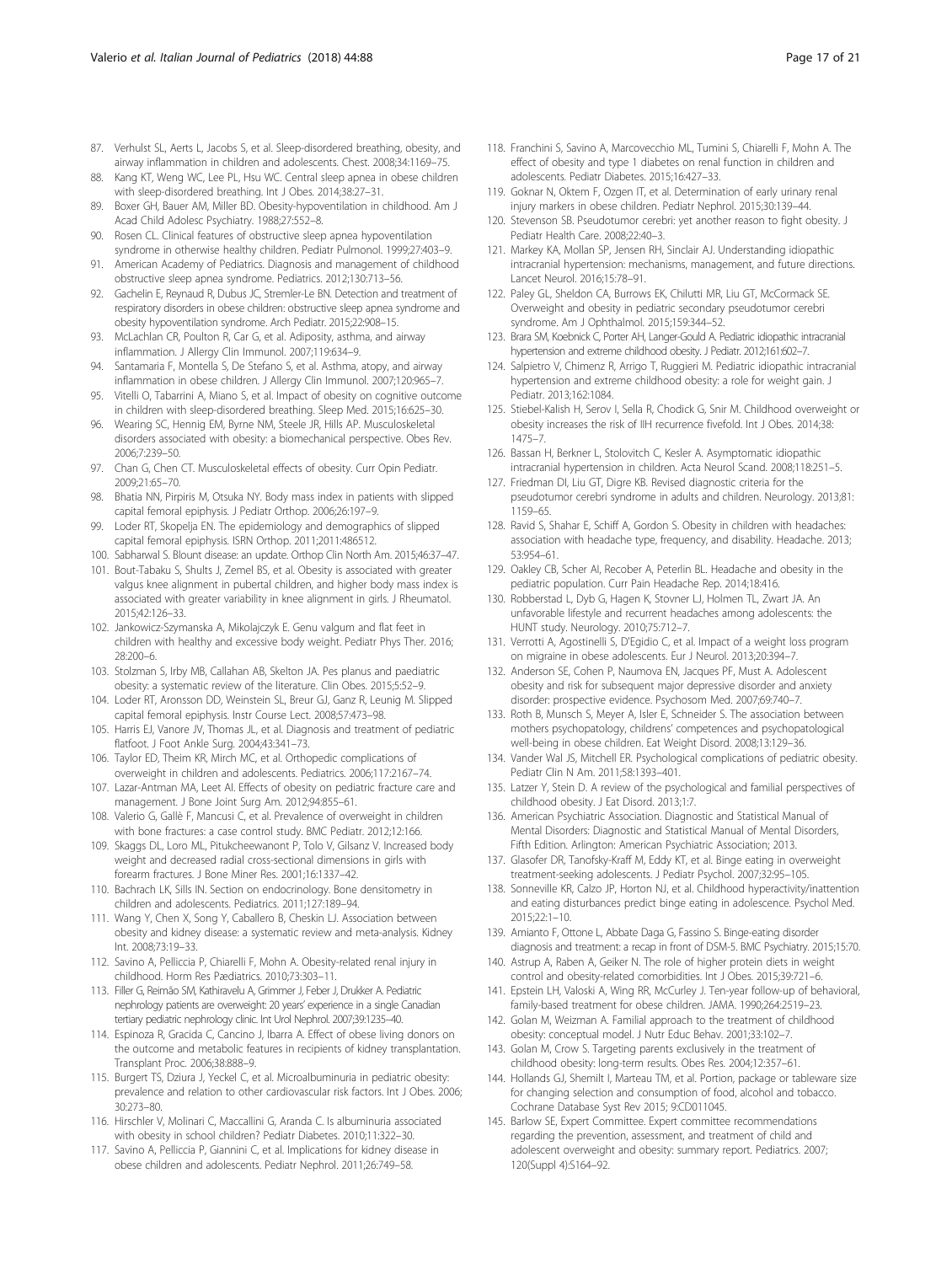- <span id="page-17-0"></span>146. Burrows TL, Martin RJ, Collins CE. A systematic review of the validity of dietary assessment methods in children when compared with the method of doubly labeled water. J Am Diet Assoc. 2010;110:1501–10.
- 147. Burke LE, Wang J, Sevick AM. Self-monitoring in weight loss: a systematic review of the literature. J Am Diet Assoc. 2011;111:92–102.
- 148. Jääskeläinen A, Schwab U, Kolehmainen M, Pirkola J, Järvelin MR, Laitinen J. Associations of meal frequency and breakfast with obesity and metabolic syndrome traits in adolescents of northern Finland birth cohort 1986. Nutr Metab Cardiovasc Dis. 2013;23:1002–9.
- 149. Schlundt DG, Hill JO, Sbrocco T, Pope-Cordle J, Sharp T. The role of breakfast in the treatment of obesity: a randomized clinical trial. Am J Clin Nutr. 1992;55:645–51.
- 150. Spear BA, Barlow SE, Ervin C, et al. Recommendations for treatment of child and adolescent overweight and obesity. Pediatrics. 2007;120(Suppl 4):S254–88.
- 151. James J, Thomas P, Cavan D, Kerr D. Preventing childhood obesity by reducing consumption of carbonated drinks: cluster randomised controlled trial. BMJ. 2004;328:1237.
- 152. Taveras EM, Gortmaker SL, Hohman KH, et al. Randomized controlled trial to improve primary care to prevent and manage childhood obesity: the high five for kids study. Arch Pediatr Adolesc Med. 2011;165:714–22.
- 153. Kovács E, Siani A, Konstabel K, et al. Adherence to the obesity-related lifestyle intervention targets in the IDEFICS study. Int J Obes. 2014;38(Suppl 2):S144–51.
- 154. Maximova K, Ambler KA, Rudko JN, Chui N, Ball GD. Ready, set, go! Motivation and lifestyle habits in parents of children referred for obesity management. Pediatr Obes. 2015;10:353–60.
- 155. Savage JS, Fisher JO, Marini M, Birch LL. Serving smaller age-appropriate entree portions to children aged 3-5 y increases fruit and vegetable intake and reduces energy density and energy intake at lunch. Am J Clin Nutr. 2012;95:335–41.
- 156. Birch LL, Savage JS, Fischer JO. Right sizing prevention. Food portion size effects on children's eating and weight. Appetite. 2015;88:11–6.
- 157. Società Italiana di Nutrizione Umana. Livelli di assunzione di riferimento di nutrienti ed energia per la popolazione italiana (LARN). IV Revisione. Milano: SICsS Editore; 2014.
- 158. Suskind RM, Sothern MS, Farris RP, et al. Recent advances in the treatment of childhood obesity. Ann N Y Acad Sci. 1993;699:181–99.
- 159. Academy of Nutrition and Dietetics. Pediatric weight management: dietary interventions. Summary for pediatric weight management evidence-based nutrition practice guidelines 2007. [https://www.andeal.org/topic.cfm?menu=](https://www.andeal.org/topic.cfm?menu=5296&cat=5633) [5296&cat=5633.](https://www.andeal.org/topic.cfm?menu=5296&cat=5633)
- 160. Sothern M, Udall JN, Suskind RM, Vargas A, Blecker U. Weight loss and growth velocity in obese children after very low calorie diet, exercise, and behavior modification. Acta Paediatr. 2000;89:1036–43.
- 161. Epstein LH, Squires S. The stoplight diet for children: an eight week program for parents and children. Boston: Little Brown & Co; 1988.
- 162. Epstein LH, Paluch RA, Beecher MD, et al. Increasing healthy eating vs. reducing high energy-dense foods to treat pediatric obesity. Obesity (Silver Spring). 2008;16:318–26.
- 163. Esfahani A, Wong JM, Mirrahimi A, Villa CR, Kendall CW. The application of the glycemic index and glycemic load in weight loss: a review of the clinical evidence. IUBMB Life. 2011;63:7–13.
- 164. Kirk S, Brehm B, Saelens BE, et al. Role of carbohydrate modification in weight management among obese children: a randomized clinical trial. J Pediatr. 2012;161:320–7.
- 165. Mirza NM, Palmer MG, Sinclair KB, et al. Effects of a low glycemic load or a low-fat dietary intervention on body weight in obese Hispanic American children and adolescents: a randomized controlled trial. Am J Clin Nutr. 2013;97:276–85.
- 166. Atlantis E, Barnes EH, Singh MA. Efficacy of exercise for treating overweight in children and adolescents: a systematic review. Int J Obes. 2006;30:1027–40.
- 167. McGovern L, Johnson JN, Paulo R, et al. Clinical review: treatment of pediatric obesity: a systematic review and meta-analysis of randomized trials. J Clin Endocrinol Metab. 2008;93:4600–5.
- 168. Janssen I, Leblanc AG. Systematic review of the health benefits of physical activity and fitness in school-aged children and youth. Int J Behav Nutr Phys Act. 2010;7:40.
- 169. Brambilla P, Pozzobon G, Pietrobelli A. Physical activity as the main therapeutic tool for metabolic syndrome in childhood. Int J Obes. 2011;35: 16–28.
- 170. Kelley GA, Kelley KS, Pate RR. Exercise and BMI in overweight and obese children and adolescents: a systematic review and trial sequential metaanalysis. Biomed Res Int. 2015;2015:704539.
- 171. Stoner L, Rowlands D, Morrison A, et al. Efficacy of exercise intervention for weight loss in overweight and obese adolescents: meta-analysis and implications. Sports Med. 2016;46:1737–51.
- 172. Ho M, Garnett SP, Baur LA, et al. Impact of dietary and exercise interventions on weight change and metabolic outcomes in obese children and adolescents: a systematic review and meta-analysis of randomized trials. JAMA Pediatr. 2013;167:759–68.
- 173. García-Hermoso A, Sánchez-López M, Martínez-Vizcaíno V. Effects of aerobic plus resistance exercise on body composition related variables in pediatric obesity: a systematic review and meta-analysis of randomized controlled trials. Pediatr Exerc Sci. 2015;27:431–40.
- 174. Strong WB, Malina RM, Blimkie CJ, et al. Evidence based physical activity for school-age youth. J Pediatr. 2005;146:732–7.
- 175. Janssen I. Physical activity guidelines for children and youth. Appl Physiol Nutr Metab. 2007;32:S109–21.
- 176. LeBlanc AG, Spence JC, Carson V, et al. Systematic review of sedentary behaviour and health indicators in the early years (aged 0–4 years). Appl Physiol Nutr Metab. 2012;37:753–72.
- 177. Velde SJT, van Nassau F, Uijtdewilligen L, et al. Energy balance-related behaviours associated with overweight and obesity in preschool children: a systematic review of prospective studies. Obes Rev. 2012;13:56–74.
- 178. de Rezende LF, Rodrigues Lopes M, Rey-López JP, Matsudo VK, Luiz OC. Sedentary behavior and health outcomes: an overview of systematic reviews. PLoS One. 2014;9:e105620.
- 179. Pearson N, Braithwaite RE, Biddle SJ, van Sluijs EM, Atkin AJ. Associations between sedentary behaviour and physical activity in children and adolescents: a meta-analysis. Obes Rev. 2014;15:666–75.
- 180. Pearson N, Biddle SJ. Sedentary behavior and dietary intake in children, adolescents, and adults a systematic review. Am J Prev Med. 2011;41:178– 88.
- 181. Azevedo LB, Ling J, Soos I, Robalino S, Ells L. The effectiveness of sedentary behaviour interventions for reducing body mass index in children and adolescents: systematic review and meta-analysis. Obes Rev. 2016;17:623–35.
- 182. Lamboglia CM, da Silva VT, de Vasconcelos Filho JE, et al. Exergaming as a strategic tool in the fight against childhood obesity: a systematic review. J Obes. 2013;2013:438364.
- 183. Gao Z, Chen S. Are field-based exergames useful in preventing childhood obesity? A systematic review. Obes Rev. 2014;15:676–91.
- 184. McGuire S, Willems ME. Physiological responses during multiplay exergaming in young adult males are game-dependent. J Hum Kinet. 2015; 46:263–71.
- 185. Gribbon A, McNeil J, Jay O, Tremblay MS, Chaput JP. Active video games and energy balance in male adolescents: a randomized crossover trial. Am J Clin Nutr. 2015;101:1126–34.
- 186. McNarry MA, Mackintosh KA. Investigating the relative exercise intensity of exergames in prepubertal children. Games Health J. 2016;5:135–40.
- 187. Staiano AE, Marker AM, Beyl RA, Hsia DS, Katzmarzyk PT, Newton RL. A randomized controlled trial of dance exergaming for exercise training in overweight and obese adolescent girls. Pediatr Obes. 2017;12:120–8.
- 188. Vignolo M, Rossi F, Bardazza G, et al. Five year follow-up of a cognitivebehavioural lifestyle multidisciplinary programme for childhood obesity outpatient treatment. Eur J Clin Nutr. 2008;62:1047–57.
- 189. Valerio G, Licenziati MR, Tanas R, et al. Management of children and adolescents with severe obesity. Minerva Pediatr. 2012;64:413–31.
- 190. Altman M, Wilfley DE. Evidence update on the treatment of overweight and obesity in children and adolescents. J Clin Child Adolesc Psychol. 2015;44: 521–37.
- 191. Wilfley DE, Stein RI, Saelens BE, et al. Efficacy of maintenance treatment approaches for childhood overweight: a randomized controlled trial. JAMA. 2007;298:1661–73.
- 192. West F, Sanders MR, Cleghorn GJ, Davies PS. Randomized clinical trial of a family-based lifestyle intervention for childhood obesity involving parents as the exclusive agents of change. Behav Res Ther. 2010;48:1170–9.
- 193. Boutelle KN, Cafri G, Crow SJ. Parent-only treatment for childhood obesity: a randomized controlled trial. Obesity. 2011;19:574–80.
- 194. Serra-Paya N, Ensenyat A, Castro-Viñuales I, et al. Effectiveness of a multicomponent intervention for overweight and obese children (Nereu program): a randomized controlled trial. PLoS One. 2015;10:e0144502.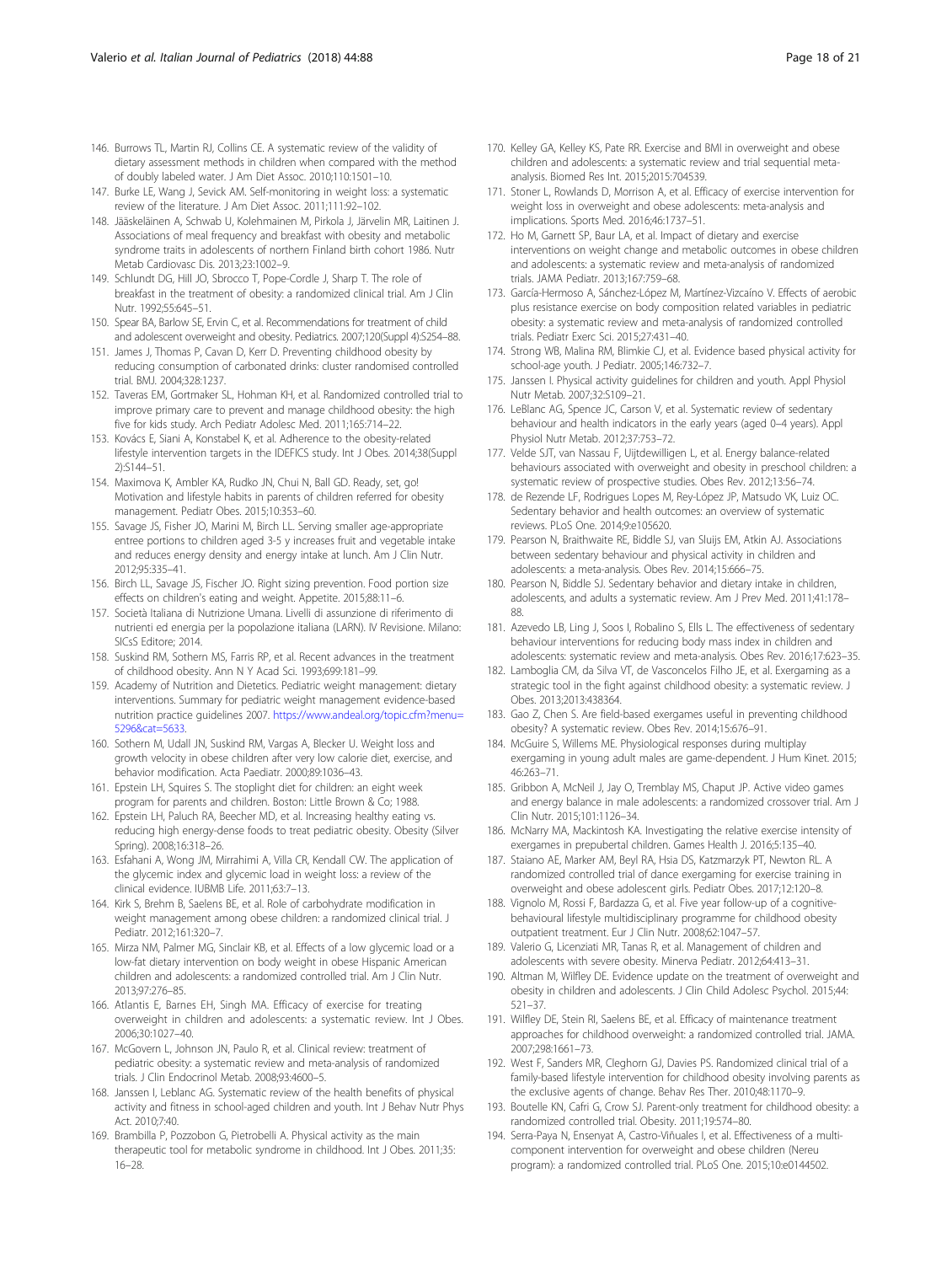- <span id="page-18-0"></span>195. Ho M, Garnett SP, Baur L, et al. Effectiveness of lifestyle interventions in child obesity: systematic review with meta-analysis. Pediatrics. 2012;130: e1647–71.
- 196. Golan M, Kaufman V, Shahar DR. Childhood obesity treatment: targeting parents exclusively v. Parents and children. Br J Nutr. 2006;95:1008–15.
- 197. Epstein LH, Paluch RA, Wrotniak BH, et al. Cost effectiveness of family-based group treatment for child and parental obesity. Child Obes. 2014;10:114–21.
- 198. Iaccarino Idelson P, Zito E, Mozzillo E, et al. Changing parental style for the management of childhood obesity: a multi-component group experience. Int J Child Health Nutr. 2015;4:213–8.
- 199. Tanas R, Marcolongo R, Pedretti S, Gilli G. A family-based education program for obesity: a three-year study. BMC Pediatr. 2007;7:33.
- 200. Lagger G, Pataky Z, Golay A. Efficacy of therapeutic patient education in chronic diseases and obesity. Patient Educ Couns. 2010;79:283–6.
- 201. Albano MG, Golay A, Vincent DA, Cyril Crozet C, d'Ivernois JF. Therapeutic patient education in obesity: analysis of the 2005–2010 literature. Ther Patient Educ. 2012;4:S101–10.
- 202. Bloom T, Sharpe L, Mullan B, Zuccker N. A pilot evalutation of appetiteawareness training in the treatment of childhood overweight and obesity: a preliminary investigation. Int J Eat Dis. 2013;46:47–51.
- 203. Boutelle KN, Zucker N, Peterson CB, Rydell S, Carlson J, Harnack LJ. An intervention based on Schachter's externality theory for overweight children: the regulation of cues pilot. J Pediatr Psychol. 2014;39:405–17.
- 204. Bryant M, Ashton L, Brown J, et al. Systematic review to identify and appraise outcome measures used to evaluate childhood obesity treatment interventions (CoOR): evidence of purpose, application, validity, reliability and sensitivity. Health Technol Assess. 2014;18:1–380.
- 205. Reinehr T, Lass N, Toschke C, Rothermel J, Lanzinger S, Holl RW. Which amount of BMI-SDS reduction is necessary to improve cardiovascular risk factors in overweight children? J Clin Endocrinol Metab. 2016;101:3171–9.
- 206. Maffeis C, Banzato C, Talamini G, Obesity Study Group of the Italian Society of Pediatric Endocrinology and Diabetology. Waist-to-height ratio, a useful index to identify high metabolic risk in overweight children. J Pediatr. 2008; 152:207–13.
- 207. Taylor RW, Williams SM, Grant AM, Taylor BJ, Goulding A. Predictive ability of waist-to-height in relation to adiposity in children is not improved with age and sex-specific values. Obesity (Silver Spring). 2011;19:1062–8.
- 208. Brambilla P, Bedogni G, Heo M, Pietrobelli A. Waist circumference-to-height ratio predicts adiposity better than body mass index in children and adolescents. Int J Obes. 2013;37:943–6.
- 209. Hunt LP, Ford A, Sabin MA, Crowne EC, Shield JP. Clinical measures of adiposity and percentage fat loss: which measure most accurately reflects fat loss and what should we aim for? Arch Dis Child. 2007;92:399–403.
- 210. Finne E, Reinehr T, Schaefer A, Winkel K, Kolip P. Changes in self-reported and parent-reported health-quality of life in overweight children and adolescents participating in an outpatient training: findings from a 12 month follow-up study. Health Qual Life Outcomes. 2013;11:1.
- 211. Kolotourou M, Radley D, Chadwick P, et al. Is BMI alone a sufficient outcome to evaluate interventions for child obesity? Child Obes. 2013;9:350–6.
- 212. Oude LH. Interventions for treating obesity in children. Cochrane Database Sys Rev. 2009;1:CD0001872.
- 213. Reinehr T, Kleber M, Toschke AM. Lifestyle intervention in obese children is associated with a decrease of the metabolic syndrome prevalence. Atherosclerosis. 2009;207:174–80.
- 214. Reinher T, Widhalm K, l'Allemand D, Wiegand S, Wabitsch M, Holl RW. Two year follow-up in 21.784 overweight children and adolescents with lifestyle intervention. Obesity. 2009;17:1196–9.
- 215. Fairburn CG, Welch SL, Doll HA, Davies BA, O'Connor ME. Risk factors for bulimia nervosa. A community-based case-control study. Arch Gen Psychiatry. 1997;54:509–17.
- 216. Fairburn CG, Doll HA, Welch SL, Hay PJ, Davies BA, O'Connor ME. Risk factors for binge eating disorder: a community-based, case-control study. Arch Gen Psychiatry. 1998;55:425–32.
- 217. Hilbert A, Pikeb KM, Goldschmidtc AB, et al. Risk factors across the eating disorders. Psychiatry Res. 2014;220:500–6.
- 218. Swenne I. Influence of premorbid BMI on clinical characteristics at presentation of adolescent girls with eating disorders. BMC Psychiatry. 2016;16:81.
- 219. Lebow J, Sim LA, Kransdorf LN. Prevalence of a history of overweight and obesity in adolescents with restrictive eating disorders. J Adolesc Health. 2015;56:19–24.
- 220. Golden NH, Schneider M, Wood C, AAP Commitee on nutrition. Preventing obesity and eating disorders in adolescents. Pediatrics. 2016;138:e20161649.
- 221. Sim LA, Lebow J, Billings M. Eating disorders in adolescents with a history of obesity. Pediatrics. 2013;132:e1026–30.
- 222. Speiser PW, Rudolph MC, Anhalt H, et al. Childhood obesity. J Clin Endocrinol Metab. 2005;90:1871–87.
- 223. August GP, Caprio S, Fennoy I, et al. Prevention and treatment of pediatric obesity: an endocrine society clinical practice guideline based on expert opinion. J Clin Endocrinol Metab. 2008;93:4576–99.
- 224. Lau DC, Douketis JD, Morrison KM, et al. 2006 Canadian clinical practice guidelines on the management and prevention of obesity in adults and children. CMAJ. 2007;176:S1–13.
- 225. National Health and Medical Research Council. Clinical practice guidelines for the management of overweight and obesity in adults, adolescents and children in Australia. Melbourne: National Health and Medical Research Council; 2013.
- 226. Sherafat-Kazemzadeh R, Yanovski SZ, Yanovski JA. Pharmacotherapy for childhood obesity: present and future. J Obes. 2013;37:1–15.
- 227. Padwal R, Li SK, Lau DC. Long-term pharmacotherapy for overweight and obesity: a systematic review and meta-analysis of randomized controlled trials. Int J Obes Relat Metab Disord. 2003;27:1437–46.
- 228. Franz MJ, VanWormer JJ, Crain AL, et al. Weight-loss outcomes: a systematic review and meta-analysis of weight-loss clinical trials with a minimum 1 year follow-up. J Am Diet Assoc. 2007;107:1755–67.
- 229. Iughetti L, Berri R, China MC, Predieri B. Current and future drugs for appetite regulation and obesity treatment. Recent Pat Endocr, Metab Immune Drug Discovery. 2009;3:102–28.
- 230. Iughetti L, China MC, Berri R, Predieri B. Pharmacological treatment of obesity in children and adolescent: present and future. J Obes. 2011;2011: 928165.
- 231. Norgren S, Danielsson P, Jurold R, Lötborn M, Marcus C. Orlistat treatment in obese prepubertal children: a pilot study. Acta Paediatr. 2003;92:566–70.
- 232. McDuffie JR, Calis KA, Uwaifo GI, et al. Efficacy of orlistat as adjunct to behavioral treatment in overweight African and Caucasian adolescents with obesity-related co-morbid conditions. J Pediatr Endocrinol Metab. 2004;17: 307–19.
- 233. Chanoine JP, Hampl S, Jensen C, et al. Effect of orlistat on weight and body composition in obese adolescents: a randomized controlled trial. JAMA. 2005;293:2873–83.
- 234. Zhi J, Moore R, Kanitra L. The effect of short-term (21-day) orlistat treatment on the physiologic balance of six selected macrominerals and microminerals in obese adolescents. J Am Coll Nutr. 2003;22:357–62.
- 235. Michalsky M, Reichard K, Inge T, Pratt J, Lenders C. American Society for Metabolic and Bariatric Surgery: ASMBS pediatric committee best practice guidelines. Surg Obes Relat Dis. 2012;8:1–7.
- 236. Fried M, Yumuk V, Oppert JM, et al. Interdisciplinary European guidelines on metabolic and bariatric surgery. Obes Surg. 2014;24:42–55.
- 237. Nobili V, Vajro P, Dezsofi A, et al. Indications and limitations of bariatric intervention in severely obese children and adolescents with and without nonalcoholic steatohepatitis: ESPGHAN hepatology committee position statement. J Pediatr Gastroenterol Nutr. 2015;60:550–61.
- 238. Thakkar RK, Michalsky MP. Update on bariatric surgery in adolescence. Curr Opin Pediatr. 2015;27:370–6.
- 239. Black JA, White B, Viner RM, Simmons RK. Bariatric surgery for obese children and adolescents: a systematic review and meta-analysis. Obesity Rev. 2013;14:634–44.
- 240. Hofman B. Bariatric surgery for obese children and adolescents: a review of the moral challenges. BMC Medical Ethics. 2013;14:18.
- 241. Brei MN, Mudd S. Current guidelines for weight loss surgery in adolescents: a review of the literature. J Pediatr Health Care. 2014;28:288–94.
- 242. Ells LJ, Mead E, Atkinson G, et al. Surgery for the treatment of obesity in children and adolescents. Cochrane Database Syst Rev. 2015;6:CD011740.
- 243. Olbers T, Gronowitz E, Werling M, et al. Two-year outcome of laparoscopic roux-en-Y gastric bypass in adolescents with severe obesity: results from a Swedish Nationwide study (AMOS). Int J Obes. 2012;36:1388–95.
- 244. Alqahtani AR, Antonisamy B, Alamri H, Elahmedi M, Zimmerman VA. Laparoscopic sleeve gastrectomy in 108 obese children and adolescents aged 5 to 21 years. Ann Surg. 2012;256:266–73.
- 245. Lennerz BS, Wabitsch M, Lippert H, et al. Bariatric surgery in adolescents and young adults--safety and effectiveness in a cohort of 345 patients. Int J Obes. 2014;38:334–40.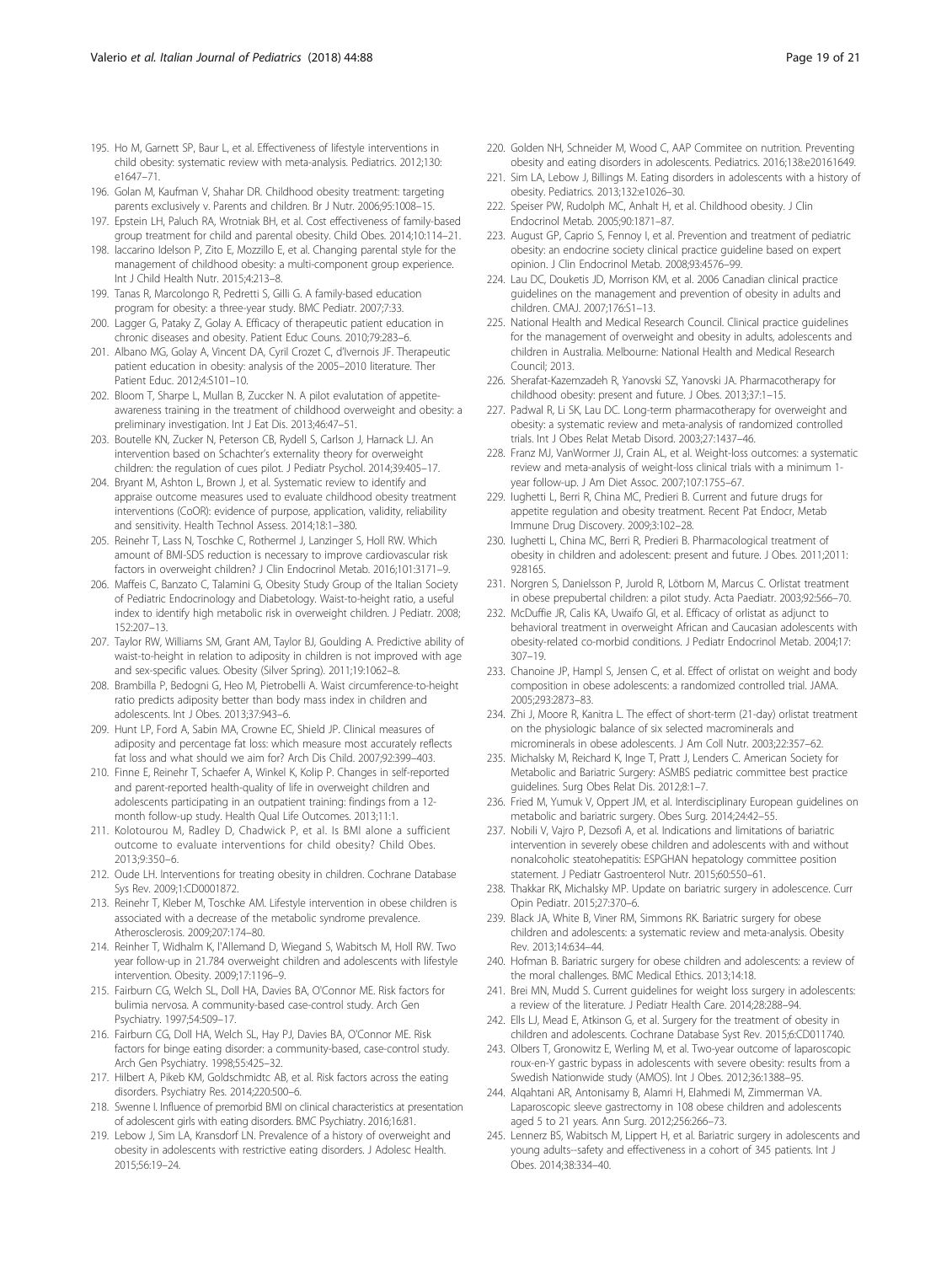- <span id="page-19-0"></span>246. Alqahtani A, Elahmedi M, Qahtani AR. Laparoscopic sleeve gastrectomy in children younger than 14 years: refuting the concerns. Ann Surg. 2016;263:312–9.
- 247. Inge TH, Courcoulas AP, Jenkins TM, et al. Weight loss and health status 3 years after bariatric surgery in adolescents. N Engl J Med. 2016;374:113–23.
- 248. Paulus GF, de Vaan LE, Verdam FJ, Bouvy ND, Ambergen TA, van Heurn LW. Bariatric surgery in morbidly obese adolescents: a systematic review and meta-analysis. Obes Surg. 2015;25:860–78.
- 249. Beamish AJ, Olbers T. Bariatric and metabolic surgery in adolescents: a path to decrease adult cardiovascular mortality. Curr Atheroscler Rep. 2015;17:53.
- 250. Manco M, Mosca A, De Peppo F, et al. The benefit of sleeve gastrectomy in obese adolescents on nonalcoholic steatohepatitis and hepatic fibrosis. J Pediatr. 2016;180:31–7.
- 251. Dietz WH, Baur LA, Hall K, et al. Management of obesity: improvement of health-care training and systems for prevention and care. Lancet. 2015;385: 2521–33.
- 252. Fitch A, Fox C, Bauerly K, et al. Prevention and management of obesity for children and adolescents. Bloomington: Institute for Clinical Systems Improvement (ICSI); 2013.
- 253. National Clinical Guideline Centre (UK). Obesity: identification, assessment and management of overweight and obesity in children, young people and adults: partial update of CG43. In: NICE clinical guidelines, vol. 189. London: National Institute for Health and Care Excellence; 2014.
- 254. Ebbeling CB, Antonelli RC. Primary care interventions for pediatric obesity: need for an integrated approach. Pediatrics. 2015;135:757–8.
- 255. Tuah NA, Amiel C, Qureshi S, Car J, Kaur B, Majeed A. Transtheoretical model for dietary and physical exercise modification in weight loss management for overweight and obese adults. Cochrane Database Syst Rev. 2011;10:CD008066.
- 256. Borrello M, Pietrabissa G, Ceccarini M, Manzoni GM, Castelnuovo G. Motivational interviewing in childhood obesity treatment. Front Psychol. 2015;6:1732.
- 257. Barnes RD, Ivezaj V. A systematic review of motivational interviewing for weight loss among adults in primary care. Obes Rev. 2015;16:304–18.
- 258. Resnicow K, McMaster F, Bocian A, et al. Motivational interviewing and dietary counseling for obesity in primary care: an RCT. Pediatrics. 2015;135: 649–57.
- 259. Sargent GM, Pilotto LS, Baur LA. Components of primary care interventions to treat childhood overweight and obesity: a systematic review of effect. Obes Rev. 2011;12:e219–35.
- 260. Daniels SR, Hassink SG. Committee in Nutrition. The role of the pediatrician in primary prevention of obesity. Pediatrics. 2015;136:e275–92.
- 261. Sim LA, Lebow J, Wang Z, Koball A, Murad MH. Brief primary care obesity interventions: a meta-analysis. Pediatrics. 2016;138:e20160149.
- 262. Mitchell TB, Amaro CM, Steele RG. Pediatric weight management interventions in primary care settings: a meta-analysis. Health Psychol. 2016; 35:704–13.
- 263. Seburg EM, Olson-Bullis BA, Bredeson DM, Hayes MG, Sherwood NE. A review of primary care-based childhood obesity prevention and treatment interventions. Curr Obes Rep. 2015;4:157–73.
- 264. Bhuyan SS, Chandak A, Smith P, Carlton EL, Duncan K, Gentry D. Integration of public health and primary care: a systematic review of the current literature in primary care physician mediated childhood obesity interventions. Obes Res Clin Pract. 2015;9:539–52.
- 265. Ministero della Salute Piano d'indirizzo per la Riabilitazione. Gruppo di Lavoro sulla Riabilitazione. <https://www.sinpia.eu/atom/allegato/1447.pdf>. 2011.
- 266. Viner RM, White B, Barrett T, et al. Assessment of childhood obesity in secondary care: OSCA consensus statement. Arch Dis Child Educ Pract Ed. 2012;97:98–105.
- 267. Donini LM, Cuzzolaro M, Spera G, et al. Consensus. Obesity and eating disorders. Indications for the different levels of care. An Italian expert consensus document. Eating Weight Disord. 2010;15:1–31.
- 268. Ahnert J, Löffler S, Müller J, Lukasczik M, Brüggemann S, Vogel H. Paediatric rehabilitation treatment standards: a method for quality assurance in Germany. J Public Health Res. 2014;3:275.
- 269. Rank M, Wilks DC, Foley L, et al. Health-related quality of life and physical activity in children and adolescents 2 years after an inpatient weight-loss program. J Pediatr. 2014;165:732–7.
- 270. Sauer H, Krumm A, Weimer K, et al. PreDictor research in obesity during medical care - weight loss in children and adolescents during an INpatient rehabilitation: rationale and design of the DROMLIN study. J Eat Disord. 2014;2:7.
- 271. Grugni G, Licenziati MR, Valerio G, et al. The rehabilitation of children and adolescents with severe or medically complicated obesity. An ISPED expert opinion document. Eat Weight Disord. 2017;22:3–12.
- 272. Rosen DS, Blum RW, Britto M, Sawyer SM, Siegel DM. Transition to adult health care for adolescents and young adults with chronic conditions: position paper of the Society for Adolescent Medicine. J Adolesc Health. 2003;33:309–11.
- 273. Schwartz LA, Daniel LC, Brumley LD, Barakat LP, Wesley KM, Tuchman LK. Measures of readiness to transition to adult health care for youth with chronic physical health conditions: a systematic review and recommendations for measurement testing and development. J Pediatr Psychol. 2014;39:588–601.
- 274. Campbell F, Biggs K, Aldiss SK, et al. Transition of care for adolescents from paediatric services to adult health services. Cochrane Database Syst Rev. 2016;4:CD009794.
- 275. Shrewsbury VA, Baur LA, Nguyen B, Steinbeck KS. Transition to adult care in adolescent obesity: a systematic review and why it is a neglected topic. Int J Obes. 2014;38:475–9.
- 276. Bambra CL, Hillier FC, Moore HJ, Cairns-Nagi JM, Summerbell CD. Tackling inequalities in obesity: a protocol for a systematic review of the effectiveness of public health interventions at reducing socioeconomic inequalities in obesity among adults. Syst Rev. 2013;2:27.
- 277. Novak NL, Brownell KD. Role of policy and government in the obesity epidemic. Circulation. 2012;126:2345–52.
- 278. Farpour-Lambert NJ, Baker JL, Hassapidou M, et al. Childhood obesity is a chronic disease demanding specific health care - a position statement from the childhood obesity task force (COTF) of the European Association for the Study of obesity (EASO). Obes Facts. 2015;8:342–9.
- 279. The Regional Office for Europe of the World Health Organization. The challenge of obesity in the WHO European Region and the strategies for response. Summary. Branca F, Nikogosian H, Lobstein T, editors. World Health Organization; 2007.
- 280. Kamath CC, Vickers KS, Ehrlich A, et al. Behavioral interventions to prevent childhood obesity: a systematic review and meta-analyses of randomized trials. J Clin Endocrinol Metab. 2008;93:4606–15.
- 281. Waters E, de Silva-Sanigorski A, Hall BJ, et al. Interventions for preventing obesity in children. Cochrane Database Syst Rev. 2011;12:CD001871.
- 282. Gerards SM, Sleddens EF, Dagnelie PC, de Vries NK, Kremers SP. Interventions addressing general parenting to prevent or treat childhood obesity. Int J Pediatr Obes. 2011;6:e28–45.
- 283. Showell NN, Fawole O, Segal J, Wilson RF, et al. A systematic review of homebased childhood obesity prevention studies. Pediatrics. 2013;132:e193–200.
- 284. Golden H, Schneider M, Wood CAAP. Committee on nutrition. Preventing obesity and eating disorders in adolescents. Pediatrics. 2016;138:e20161649.
- 285. Oken E, Gillman MW. Fetal origins of obesity. Obes Res. 2003;11:496–506.
- 286. Ludwig DS, Rouse HL, Currie J. Pregnancy weight gain and childhood body weight: a within-family comparison. PLoS Med. 2013;10:e1001521.
- 287. Kaar JL, Crume T, Brinton JT, Bischoff KJ, McDuffie R, Dabelea D. Maternal obesity, gestational weight gain, and offspring adiposity: the exploring perinatal outcomes among children study. J Pediatr. 2014;165:509–15.
- 288. Mamun AA, Mannan M, Doi SA. Gestational weight gain in relation to offspring obesity over the life course: a systematic review and bias-adjusted meta-analysis. Obes Rev. 2014;15:338–47.
- 289. Williams CB, Mackenzie KS, Gahagan S. The effect of maternal obesity on the offspring. Clin Obstet Gynecol. 2014;57:508–15.
- 290. Starling AP, Brinton JT, Glueck DH, et al. Associations of maternal BMI and gestational weight gain with neonatal adiposity in the healthy start study. Am J Clin Nutr. 2015;101:302–9.
- 291. Hillier TA, Pedula KL, Vesco KK, Oshiro CE, Ogasawara KK. Impact of maternal glucose and gestational weight gain on child obesity over the first decade of life in normal birth weight infants. Matern Child Health J. 2016;20:1559–68.
- 292. Institute of Medicine. Weight gain during pregnancy: reexamining the guidelines. Washington: National Academies Press; 2009.
- 293. Mund M, Louwen F, Klingelhoefer D, Gerber A. Smoking and pregnancy--a review on the first major environmental risk factor of the unborn. Int J Environ Res Public Health. 2013;10:6485–99.
- 294. Møller SE, Ajslev TA, Andersen CS, Dalgård C, Sørensen TI. Risk of childhood overweight after exposure to tobacco smoking in prenatal and early postnatal life. PLoS One. 2014;9:e109184.
- 295. Baidal WJA, Locks LM, Cheng ER, Blake-Lamb TL, Perkins ME, Taveras EM. Risk factors for childhood obesity in the first 1,000 days: a systematic review. Am J Prev Med. 2016;50:761–79.